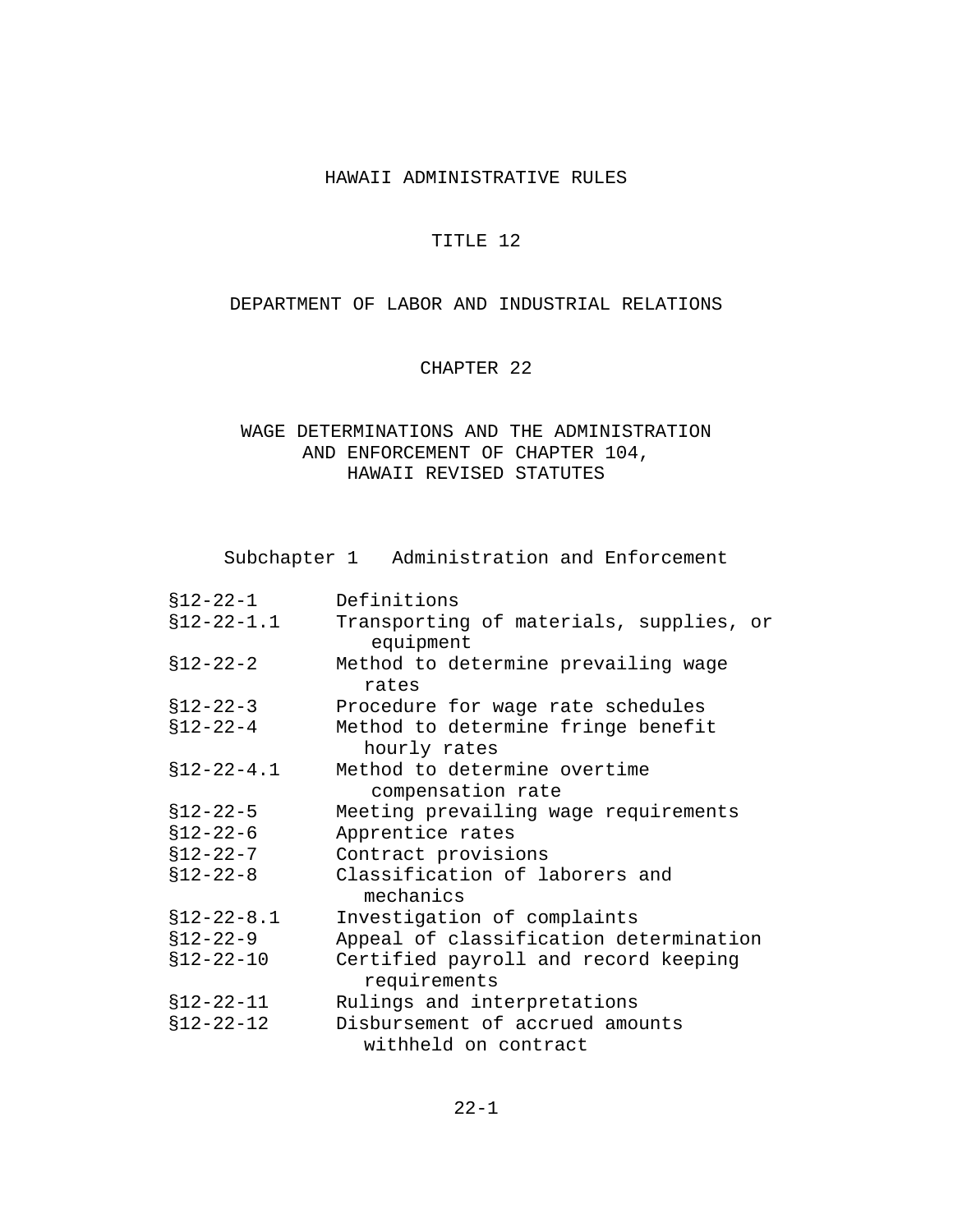## §12-22-13 Computation of time

Subchapter 2 Penalty for Violations

| \$12-22-25 | Notification of violation      |
|------------|--------------------------------|
| s12-22-26  | Delay or falsification penalty |
| \$12-22-27 | Violation penalties            |

Subchapter 3 Hearing of Appeal

| $$12 - 22 - 40$ | Definitions                           |
|-----------------|---------------------------------------|
| $$12 - 22 - 41$ | Prehearing conference                 |
| $$12 - 22 - 42$ | Prehearing order                      |
| $$12 - 22 - 43$ | Hearing                               |
| $$12-22-44$     | Powers and duties of hearings officer |
| $$12 - 22 - 45$ | Rules of evidence                     |
| $$12 - 22 - 46$ | Official notice of facts              |
| $$12 - 22 - 47$ | Decision                              |
| $$12 - 22 - 48$ | Judicial review                       |

|                     | Subchapter 4 Construction on Property Leased by |
|---------------------|-------------------------------------------------|
| the State or County |                                                 |

| Definitions                            |
|----------------------------------------|
| Construction for state and county      |
| leases policy                          |
| Submission of leases to department     |
| Lease required to state square footage |
|                                        |

| \$12-22-64 | Challenges to square footage |  |  |  |  |
|------------|------------------------------|--|--|--|--|
|------------|------------------------------|--|--|--|--|

§12-22-65 Lessors required to notify contractors

Subchapter 5 Construction Projects Financed with Special Purpose Revenue Bonds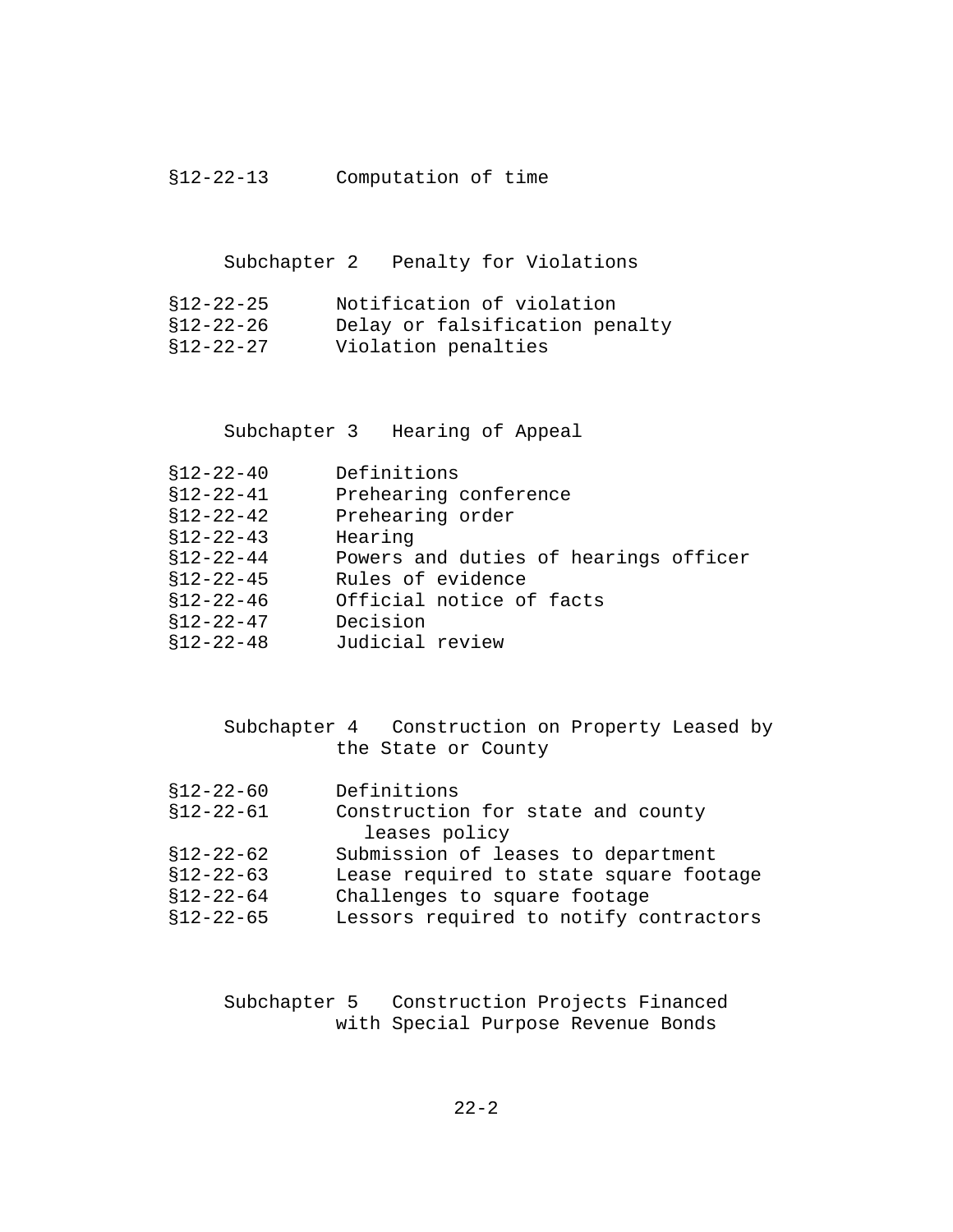§12-22-1

| §12-22-75 | Definitions                          |
|-----------|--------------------------------------|
| §12-22-76 | Contract provisions, special purpose |
|           | revenue bonds                        |
| s12-22-77 | Project party collective bargaining  |
|           | aqreement                            |

Historical Note: Chapter 22 of title 12 is based substantially upon Rule XVIII, Relating to Wage Determinations Under Chapter 104, Hawaii Revised Statutes, and the Administration and Enforcement of said Chapter of the Department of Labor and Industrial Relations. [Eff 8/15/55; am 4/16/56; am 9/1/59; R 7/27/81]

### SUBCHAPTER 1

### ADMINISTRATION AND ENFORCEMENT

**§12-22-1 Definitions.** As used in this chapter: "Apprentice" shall have the same meaning as in section 372-2, HRS.

"Basic hourly rate" shall have the same meaning as in section 104-1, HRS.

"Construction of public work" includes without limitation new construction, reconstruction, development, improvement, alteration, repair, renovation, painting, decorating, dredging, shoring, simultaneous sewer inspection and repair, and any other activity performed by a laborer or mechanic employed at the site of a public work or at any property used by the contractor, dedicated for the performance of the contract, such as batch plants, borrow pits, fabrication plants, mobile factories, job headquarters, and tool yards. As used in this definition, "other activity performed by a laborer or mechanic employed at the site" includes the following if the activity is an integral part of or is in conjunction with a construction contract, or if there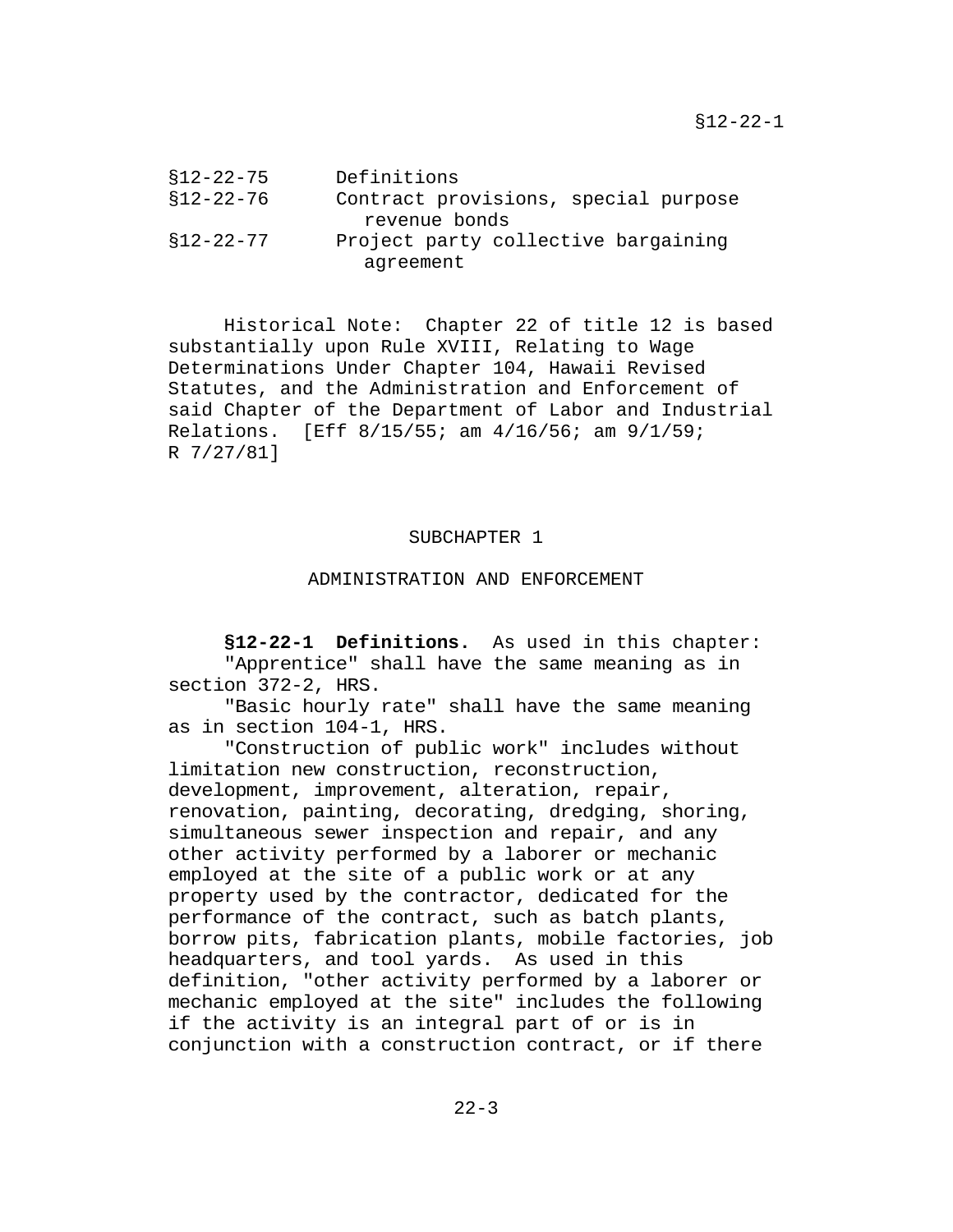is substantial construction activity involved in a supply, service, or other type of non-construction contract:

- (1) Manufacturing or furnishing of materials, articles, supplies, or equipment on the job site;
- (2) Warranty work;
- (3) Demolition or excavation;
- (4) Landscaping;
- (5) Termite treatment; and
- (6) Installation at the construction site of items or articles fabricated off-site, such as shelving, drapery, and communications equipment.

"Contract" means any type of agreement over \$2,000 for construction of a public work, regardless of what the agreement may be called, including purchase orders and vouchers.

"Contractor" shall have the same meaning as in section 104-1, HRS, including but not limited to the general contractor or any subcontractor, any individual, partnership, firm, corporation, joint venture, or other legal entity, acting directly or through an agent, employee, consultant, corporate officer or corporate director, undertaking the execution of a construction contract over \$2,000 with a governmental contracting agency.

"Cost of fringe benefit" means the rate of contribution irrevocably made by a contractor to a trustee or to a third person pursuant to a fund, plan, or program in providing benefits to a laborer or mechanic for:<br> $(1)$  Hea

- Health and welfare such as medical or hospital care, or insurance to provide for any of the foregoing;
- (2) Unemployment, life insurance, sickness or disability insurance, or accident insurance;
- (3) Vacation and holiday pay;
- 
- (4) Pensions on retirement or death;<br>(5) Defraying costs of apprenticeshi Defraying costs of apprenticeship or other similar programs; or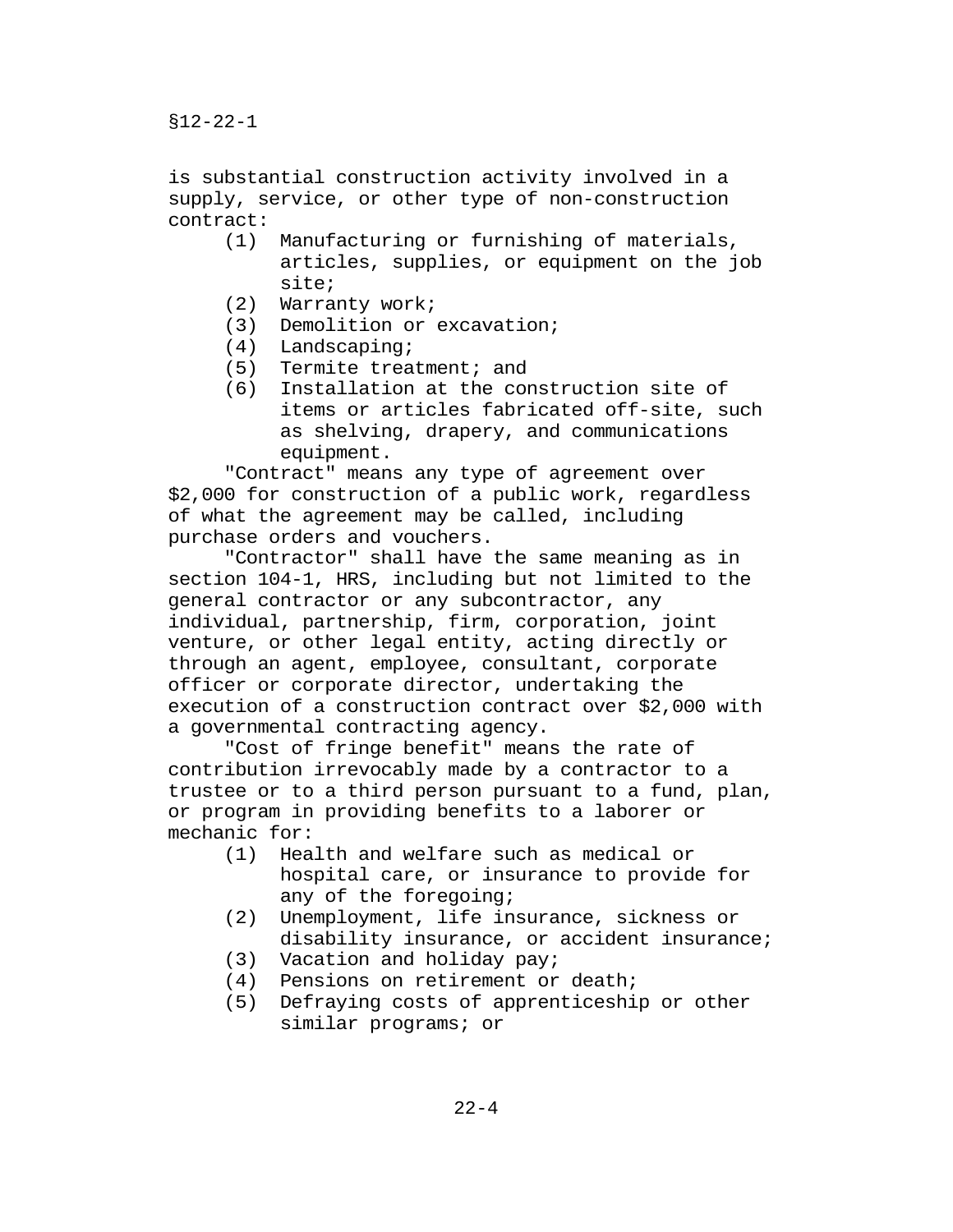(6) Other bona fide fringe benefits as determined by the director;

except for chapter 393, HRS, where a contractor is required by either federal or state law to provide these benefits the rate of contribution or other costs for these benefits shall not be included.

"Department" means the department of labor and industrial relations.

"Director" shall have the same meaning as in section 104-1, HRS.

"Employed" includes every person paid in any manner for working in the construction of a work under a contract with a governmental contracting agency, regardless of any contractual relationship alleged to exist.

"Falsification of records" means the submission or filing of inaccurate, misleading, or incorrect payment information on certified payrolls, fringe benefit reporting forms, or other documentation required by this chapter for construction work performed on a public works construction project when the form submitted has been attested to or certified to be true and correct by the contractor or the contractor's designated representative.

"Governmental contracting agency" shall have the same meaning as in sections 104-1 and 104-2, HRS.

"Hawaii Revised Statutes" or "HRS" means laws enacted by the Hawaii state legislature.

"Prevailing area practice" means the labor classifications of the work performed by the laborers or mechanics of the group used by the contractors whose wage rates were determined to be prevailing in the locality and are incorporated into and represented in the applicable wage rate schedule issued by the department.

"Public work" shall have the same meaning as in section 104-1, HRS, and includes without limitation:

- (1) Any building, structure, road, or real property, the construction of which is undertaken:
	- $(A)$  By authority of; and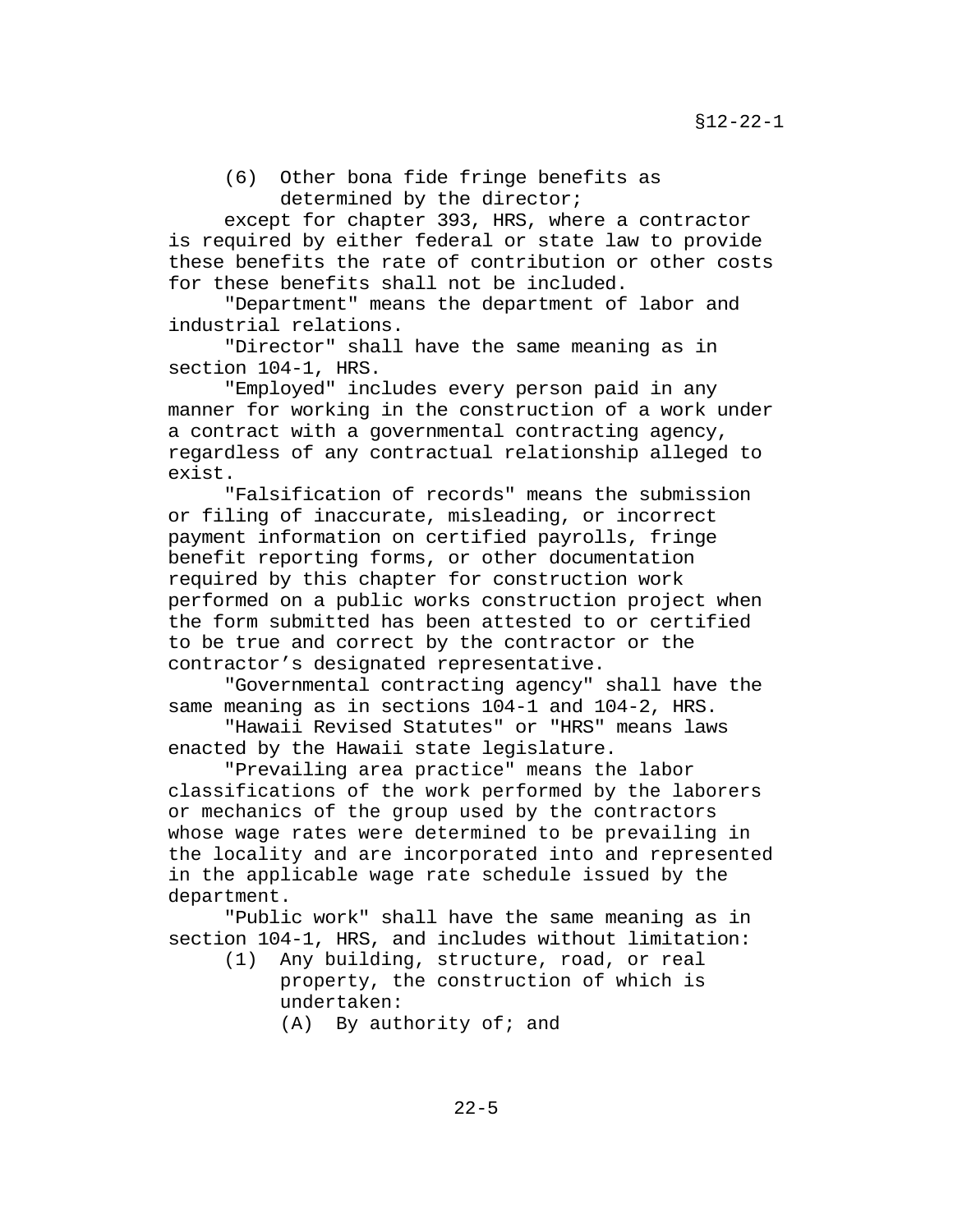- (B) Through the use of funds, grants, loans, bonds, land, or other resources of the State or any county, board, bureau, authority, commission, or other agency or instrumentality thereof, to serve the interest of the public, regardless of whether title thereof is held by a state or county agency. However, subsequent construction to fixtures or appurtenances attached to the assigned space of an individual occupant, lessee, or tenant of the building or structure, contracted by other than a state or county agency or instrumentality thereof, shall not be subject to chapter 104, HRS; or
- (2) A construction contract between private persons in accordance with section 104-2.5, HRS.

"USDOL" means the United States Department of Labor.

"Wages", "minimum wages", "prevailing wages", "rate of wages", and "wage rates" shall have the same meaning as in section 104-1, HRS. [Eff 7/27/81; am and comp  $4/1/96$ ; am and comp  $7/23/18$  ] (Auth: HRS §104-29) (Imp: HRS §104-29)

**§12-22-1.1 Transporting of materials, supplies, or equipment**. (a) Chapter 104, HRS, and this chapter are applicable, but not limited to, a laborer or mechanic who is employed and performs work at a public work site and transports materials, supplies, or equipment:

- (1) To or from a public work site; or<br>(2) Between a public work site and ei
- Between a public work site and either another public work site or a dedicated site.

(b) The following illustrate situations in which chapter 104, HRS, and this chapter are not applicable: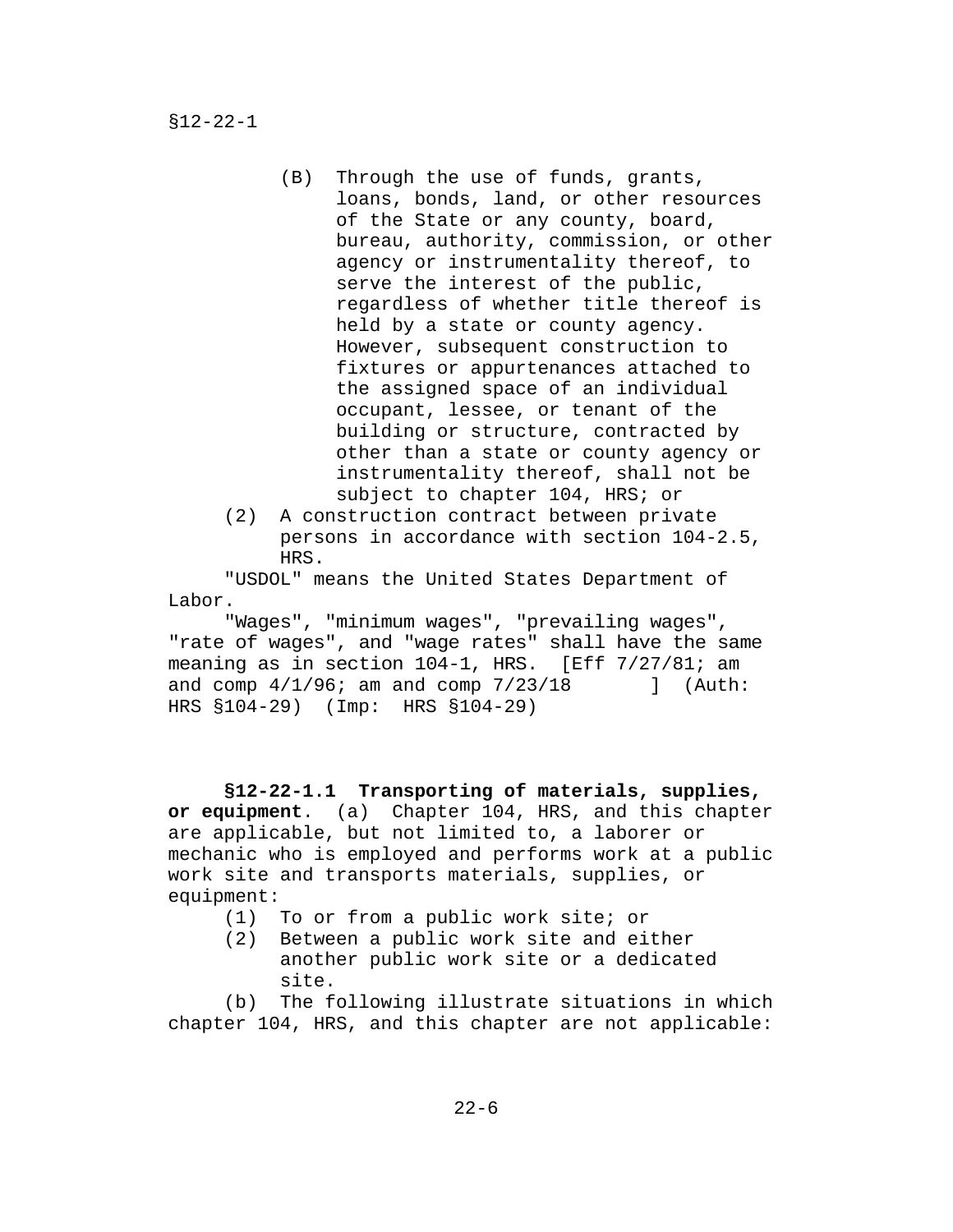- (1) Delivery of materials, supplies, or equipment to a public work site if the delivery persons only drop off the items and perform no construction work at the public work site;
- (2) Hauling of excavated material away from a public work site for disposal or recycling, where the drivers are on the site only to have their trucks filled;
- (3) Continuous hauling of material to and from a public work site, and the drivers perform no construction work at the public work site; or
- (4) Delivery or removal of equipment to or from a public work site, and the delivery persons operate no equipment or perform no other work as a laborer or mechanic on the public work site. [Eff and comp 4/1/96; am and comp 7/23/18 ] (Auth: HRS §104-29) (Imp: HRS §104-29)

### **§12-22-2 Method to determine prevailing wage**

**rates.** (a) The rates of wages which the director shall regard as prevailing in each corresponding classification of laborers and mechanics shall be as defined in section  $104-2(b)(1)(A)$  and  $(B)$ , HRS.<br>(b) If there is no modal rate, then the a

If there is no modal rate, then the average of the rates that occur with the highest frequency. [Eff 7/27/81; am and comp 4/1/96; am and comp 7/23/18 ] (Auth: HRS §104-29) (Imp: HRS

§104-2)

**§12-22-3 Procedure for wage rate schedules.** (a) All schedules of wage rates for laborers and mechanics and any changes thereto shall be based on:

(1) Surveys or methods which the director may deem necessary to obtain data for wage determinations;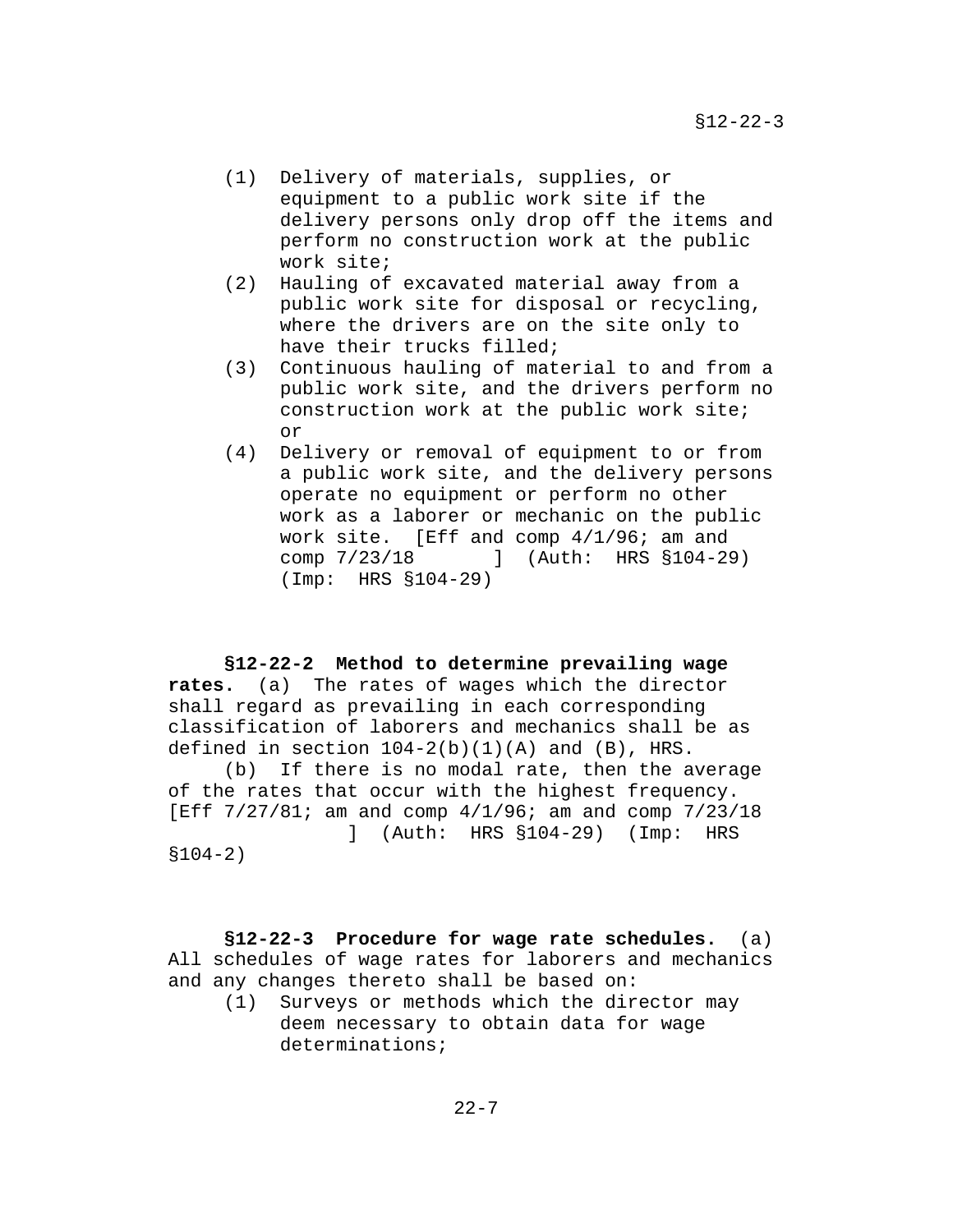- (2) Wage determinations made by the Secretary of Labor, USDOL, under the Davis-Bacon Act (40 U.S.C. §§276a-276a-7); or
- (3) Both paragraphs (1) and (2).

(b) Wage rate schedules shall be regularly issued on or about February 15 and September 15 of each year. Additional wage rate schedules, addenda, and notices of changes will be issued as the director deems necessary.<br>c) Reques

Requests for determination by the director of wage rates for classes of laborers and mechanics not listed on the current schedule of wage rates or for any change, modification, or review of wage rates shall be submitted by the governmental contracting agency or any interested party at least thirty calendar days before advertisement of the specifications for which the determination is sought. Exceptions from this provision shall be made only upon a proper showing in unusual circumstances.

(d) Any increase in wage rates, as determined by the director and issued in the wage rate schedule, shall be applicable during the performance of the contract, in accordance with section 104-2(a) and (b), HRS.

(e) No wage rate determined by the director shall be less than the rate established by the Secretary of Labor (USDOL) for the corresponding class.<br>(f)

Any changes to the wage rates shall be recognized by the director only upon complete and timely submission of the information, in accordance with this chapter. Notwithstanding the effective or adoption date of a collective bargaining agreement or rates contained therein, the effective date of these changes shall be the date of publication in the wage rate schedule and shall not be retroactive. [Eff  $7/27/81$ ; am and comp  $4/1/96$ ; am and comp  $7/23/18$  [ Auth: HRS  $$104-29$  ] 7/23/18 ] (Auth: HRS §104-29) (Imp: HRS §§104-2, 104-31, 104-34)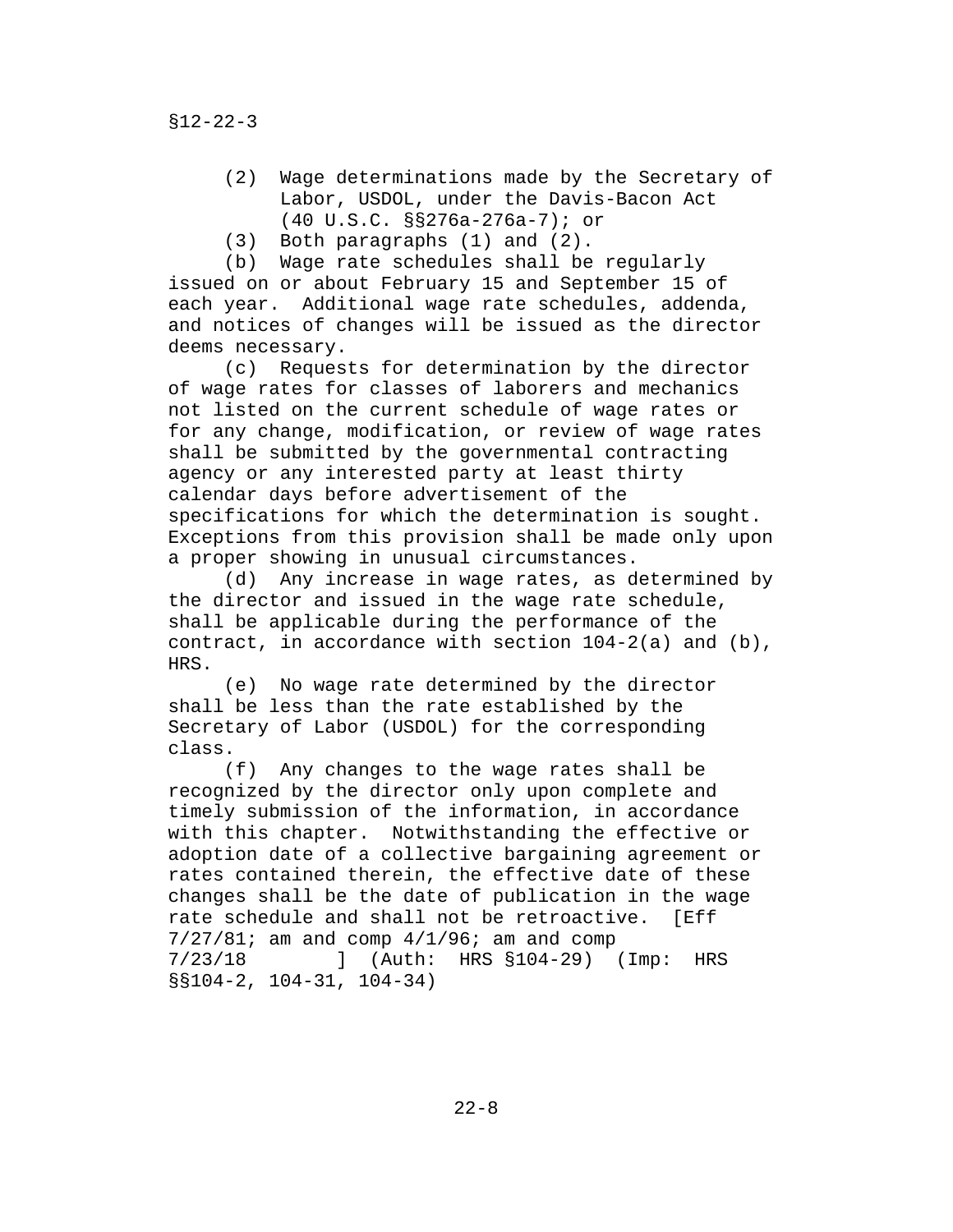**§12-22-4 Method to determine fringe benefit hourly rates.** In determining the hourly equivalent of a monthly rate of contribution for a fringe benefit, the monthly rate of contribution shall be divided by one hundred seventy-three hours and the quotient shall be the hourly rate. [Eff  $7/27/81$ ; comp  $4/1/96$ ; am and comp  $7/23/18$  ] (Auth: HRS  $\S104-29$ ) (Imp: comp 7/23/18 ] (Auth: HRS §104-29) (Imp: HRS §104-2)

### **§12-22-4.1 Method to determine overtime**

**compensation rate.** (a) In determining the hourly overtime compensation due a laborer or mechanic, the rate shall be computed by multiplying the basic hourly rate times the overtime multiplier according to the wage rate schedule classification and then adding the hourly fringe benefit rate.

(b) No credit for fringe benefits made by monthly contributions as calculated in section 12-22- 4, is allowed in determining the overtime rate. [Eff and comp 7/23/18 ] (Auth: HRS §104-29) (Imp and comp 7/23/18 ] (Auth: HRS §104-29) (Imp: HRS §104-2)

### **§12-22-5 Meeting prevailing wage requirements.**

A contractor shall pay the prevailing wages contained in a wage rate schedule applicable to laborers or mechanics in any of the following ways:

- (1) By paying not less than the basic hourly rate to the laborers or mechanics and by making the contributions for the fringe benefits as specified in the wage rate schedule;
- (2) By paying not less than the basic hourly rate to the laborers or mechanics and by making contributions for fringe benefits in a total amount not less than the total of the fringe benefits required by the wage rate schedule;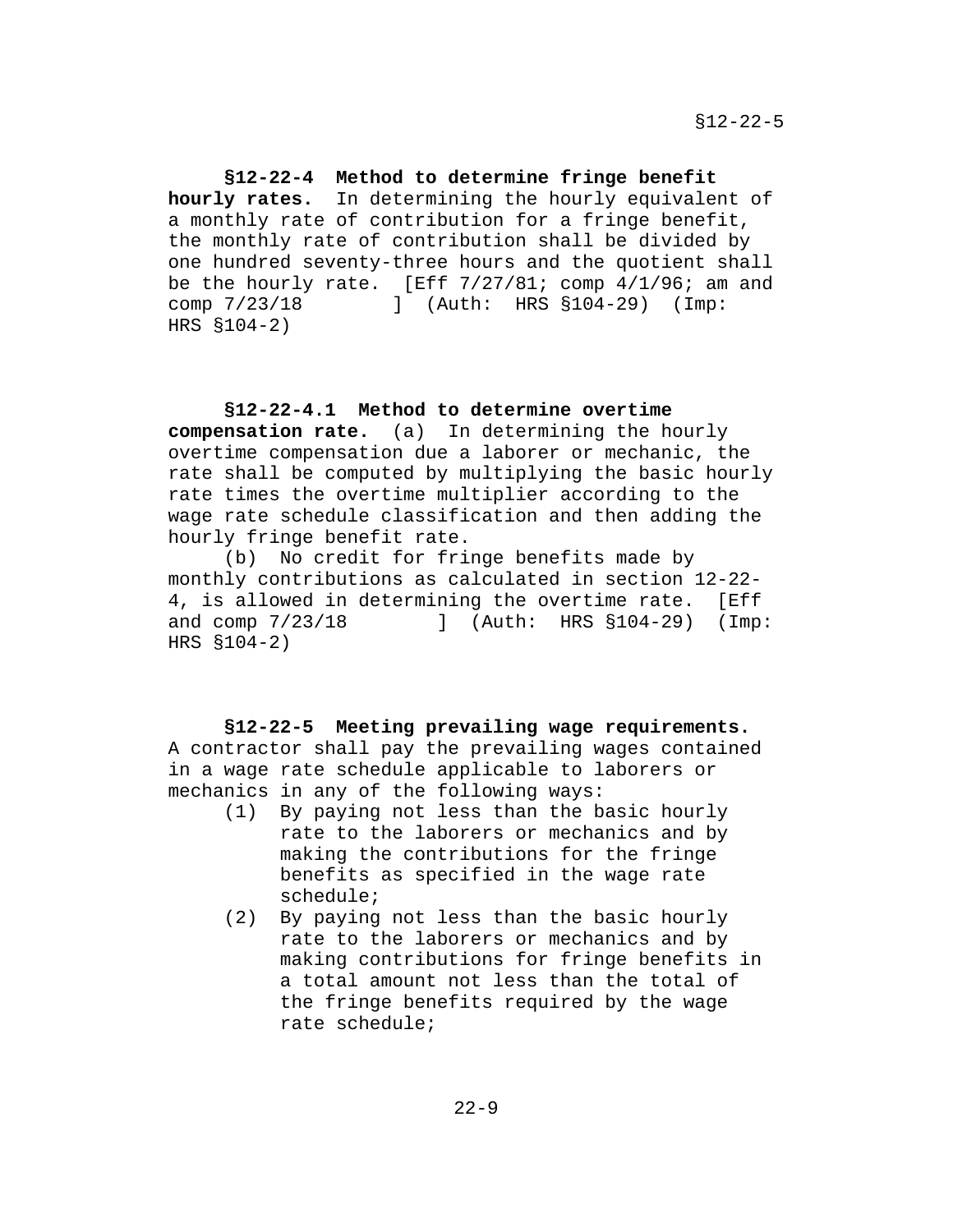- (3) By paying the basic hourly rate in cash directly to the laborers or mechanics and by making an additional cash payment in lieu of the fringe benefits required by the wage rate schedule; or
- (4) By paying an hourly rate, partly in cash and partly in fringe benefits, which total not less than the prevailing wages. [Eff 7/27/81; am and comp  $4/1/96$ ; comp<br>7/23/18 1 (Auth: HRS §1 7/23/18 ] (Auth: HRS §104-29) (Imp: HRS §104-2)

**§12-22-6 Apprentice rates.** Any apprentice wage rates established by the director shall apply only to:

- (1) Contractors who are a party to a bona fide apprenticeship program which has been registered with the department;
- (2) Apprentices who are parties to apprenticeship agreements which have been registered with the department or recognized by the department as a USDOL nationally approved apprenticeship program, and who have been individually registered by name with the department; and
- (3) The number of apprentices on any public work which, in relation to the number of journeyworkers in the same craft classification as the apprentices employed by the same employer on the same public work, is not in excess of the ratio allowed for employment of apprentices by the employer under the apprenticeship standards agreed and subscribed to by the employer and registered with or recognized by the department. A registered or recognized apprentice receiving the journeyworker rate will not be considered a journeyworker for the purpose of meeting the ratio requirement. [Eff 7/27/81; am and comp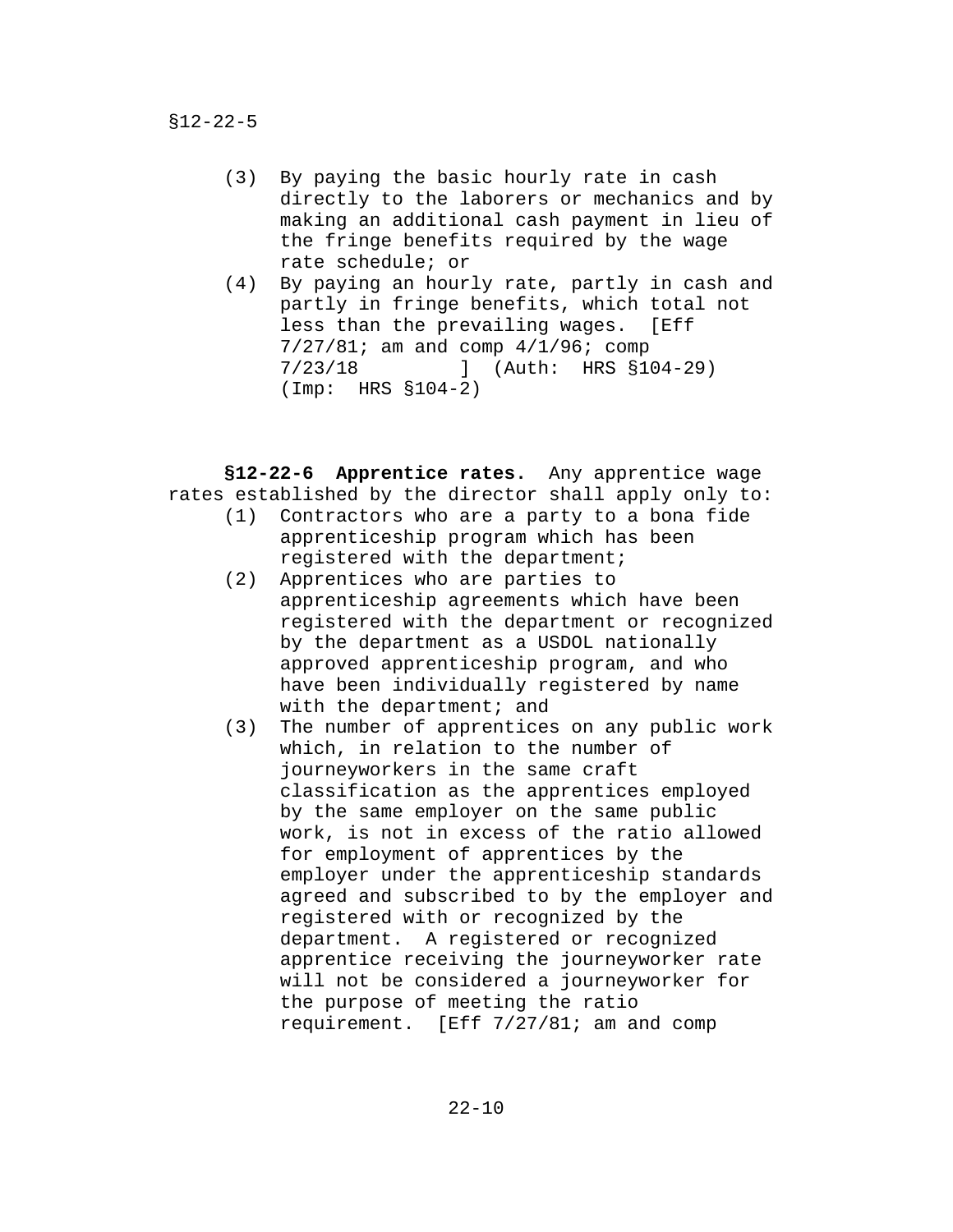4/1/96, am and comp 7/23/18 ] (Auth: HRS §104-29) (Imp: HRS §104-2)

**§12-22-7 Contract provisions.** The governmental contracting agency shall cause or require to be inserted in all specifications, solicitations, and contracts made and entered into by the agency for construction of any public work, a requirement that prevailing wages be paid as determined by the director and any other stipulation or provision required by chapter 104, HRS. [Eff  $7/27/81$ ; am and comp  $4/1/96$ , am and comp  $7/23/18$  ] (Auth: HRS  $$104-29$ ) ] (Auth: HRS §104-29) (Imp: HRS §104-2)

**§12-22-8 Classification of laborers and mechanics.** (a) The governmental contracting agency shall require that any class of laborers or mechanics which will be employed on a public work and for which the director has not made a wage determination shall be classified by the contractor in a manner which conforms to the classifications contained in the wage rate schedule issued by the director.

(b) If there is a disagreement on the proper classification or reclassification of a particular class of laborers or mechanics to be used, the governmental contracting agency shall submit a written report of the issues in disagreement and refer the matter to the director for determination.

(c) If the governmental contracting agency fails to refer the disagreement to the director as provided by subsection (b) within ten days after a request in writing is made to the governmental contracting agency by any interested party, the interested party may refer the question in writing to the director. [Eff 7/27/81; am and comp 4/1/96, comp 7/23/18 ] (Auth: HRS §104-29) (Imp: HRS §104-2)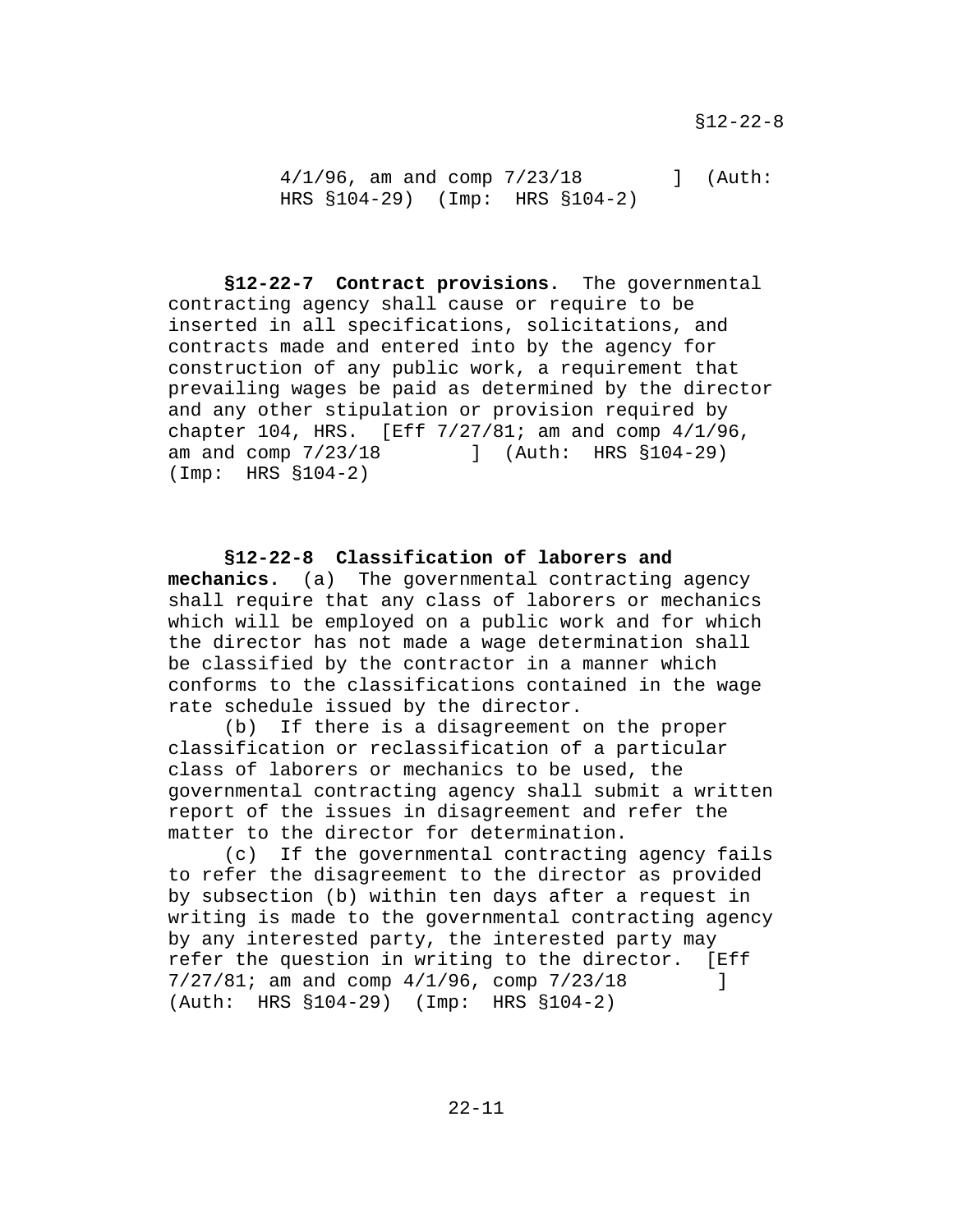**§12-22-8.1 Investigation of complaints.** Any complaint received by a governmental contracting agency with respect to matters under chapter 104, HRS, shall be referred to the director for investigation and report. [Eff and comp  $4/1/96$ , am and comp  $7/23/18$  [Imp ] (Auth: HRS  $$104-29$ ) (Imp 7/23/18 ] (Auth: HRS §104-29) (Imp: HRS §104-21)

## **§12-22-9 Appeal of classification determination.**

(a) Any person aggrieved by the director's determination made pursuant to section 12-22-8 may, within ten days after mailing of the determination, appeal in writing to the hearings officer appointed by the director in conformance with chapter 91, HRS.

(b) Any party to the appeal may obtain judicial review of the appeals decision in the manner provided in chapter 91, HRS. [Eff 7/27/81; comp 4/1/96; am and comp 7/23/18 ] (Auth: HRS §104-29) (Imp: HRS §104-2)

**§12-22-10 Certified payroll and record keeping requirements.** (a) Each contractor shall maintain Each contractor shall maintain accurate and complete payroll records and related employment records during the course of the work and preserve the records for a period of three years from the close of the project for all laborers and mechanics working on the public works construction project in English containing the following information and data on each laborer and mechanic engaged in the performance of the contract at the job site:

- (1) Name in full;
- (2) Home address;<br>(3) Last four dig
- Last four digits of social security number;
- (4) Copy of the apprentice's registration with the department;
- (5) Job classification for each classification of work performed;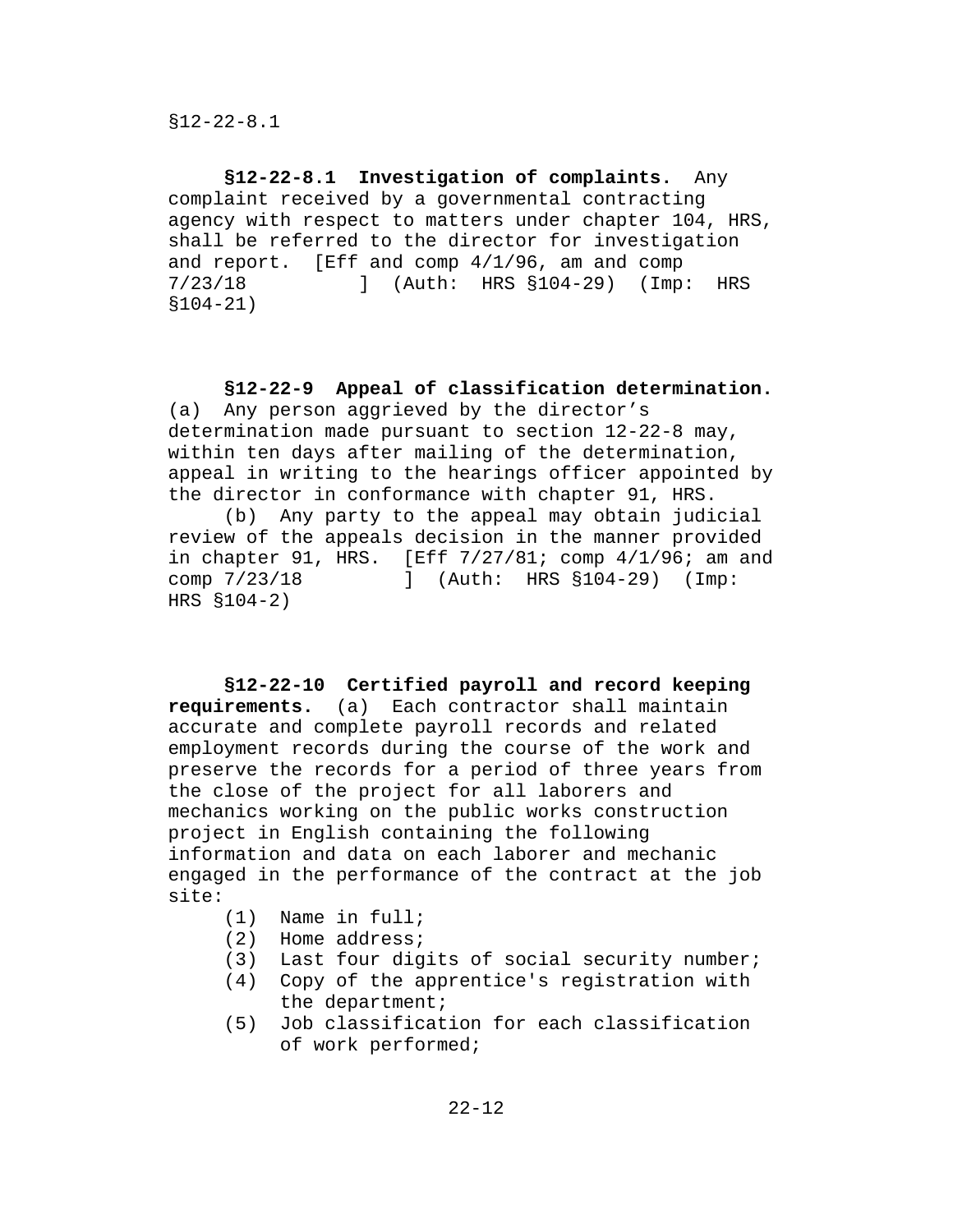- (6) Rate of pay;
- (7) Hours worked each workday and total hours worked each workweek;
- (8) Total weekly straight-time earnings;
- (9) Total weekly overtime earnings;
- (10) Total weekly gross earnings;
- (11) The amount and purpose of each deduction;
- (12) Total net wages paid and the date paid; and
- (13) Other information as the director may require.

(b) Whenever a contractor provides fringe benefits to covered workers, the contractor shall further maintain records showing the irrevocable commitment to provide the benefits is enforceable, that the plan or program is financially responsible, and that the plan or program has been communicated in writing to the laborers or mechanics affected, and records which show the costs anticipated or the actual cost incurred in providing the benefits.

(c) Contractors employing apprentices under an approved program shall maintain a written record of the registration of the apprenticeship program, the registration of the apprentices, and the ratios and wage rates prescribed for the applicable program.

(d) A contractor shall submit weekly for each week in which any construction work is performed a copy of all certified payrolls to the contracting agency. The certified payrolls submitted shall set out accurately and completely all of the information required to be maintained under this chapter. The general contractor is responsible for the submission of the certified payroll records for all subcontractors.

(e) Each certified payroll submitted shall be accompanied by a "Statement of Compliance", signed by the contractor or the contractor's designated representative and shall certify or attest that:

- (1) The information for the payroll period reported is correct and complete;
- (2) Each laborer or mechanic, or apprentice employed on the contract during the payroll period has been paid the full weekly wages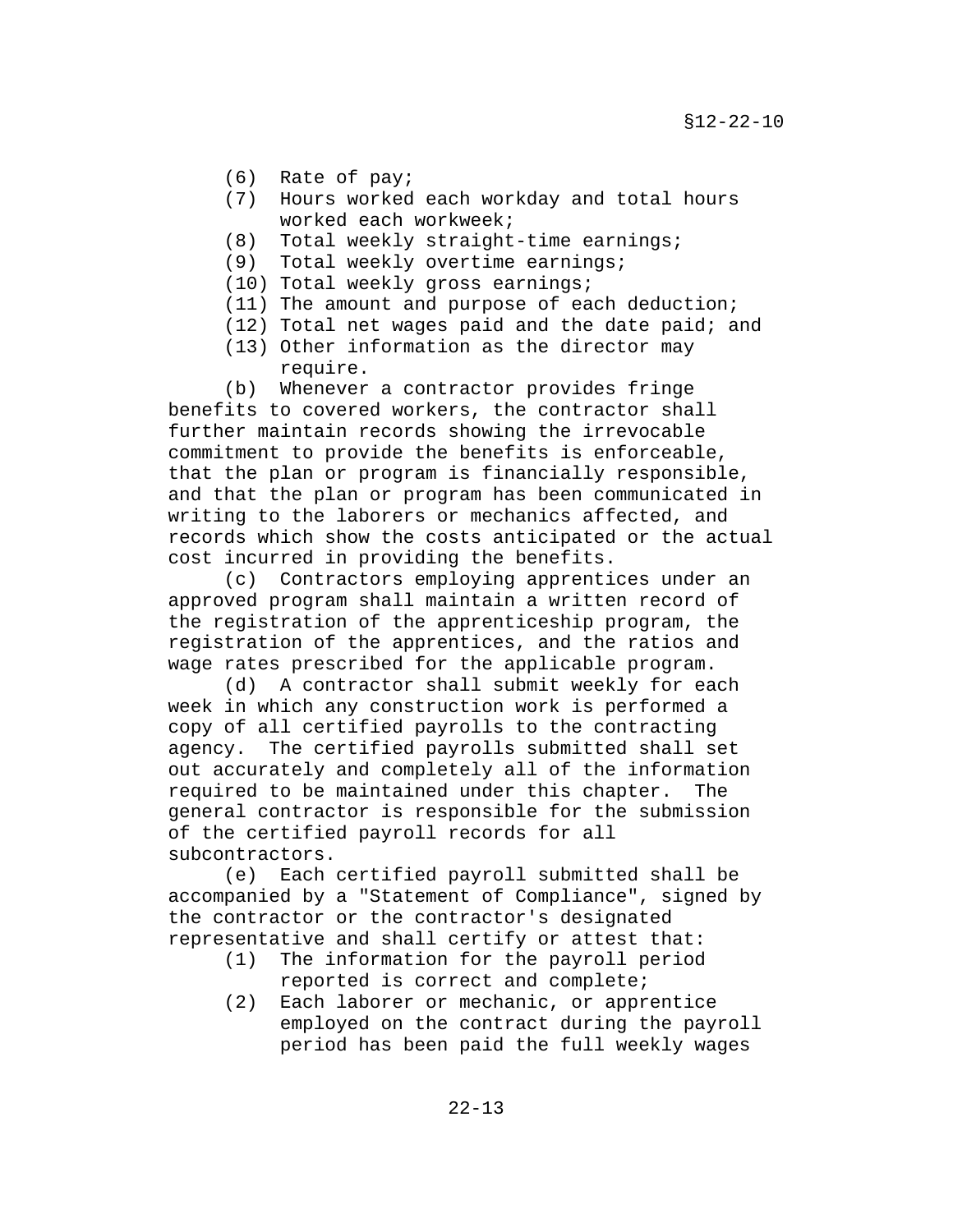earned, without rebate, either directly or indirectly, and that no deductions have been made either directly or indirectly from the full wages earned, other than permissible deductions as set forth by law; and

(3) Each laborer or mechanic has been paid not less than the applicable prevailing wage and fringe benefits or cash equivalent for the classification of work performed, as specified in the wage rate schedule applicable to the public work construction project at the time the work was performed.

(f) Certified payrolls submitted shall be numbered consecutively from the first week in which work is performed. Subsequent weeks shall be numbered in chronological order with the final week in which work is performed to be labeled "final".

(g) Amended certified payroll records submitted shall be labeled amended with a detailed explanation of the reason for the amendment.

(h) The falsification of any of the required documents may subject a contractor to civil penalties including suspension or criminal prosecution, or both.

(i) The contractor shall provide an electronic copy of the records or make the records available for inspection and photocopying, or transcription by the director and the director's authorized representatives. The contractor shall permit the director or the director's representatives to privately interview employees during working hours on the job. If a contractor fails to submit required records or to make the records available, or fails to allow private interviews with employees, the director may take such action as may be necessary to cause the suspension of any further payment. Failure to comply may also be grounds for immediate suspension pursuant to chapter 104, HRS. [Eff 7/27/81; comp 4/1/96; am<br>and comp 7/23/18 1 (Auth: HRS §104-29) (In 1 (Auth: HRS §104-29) (Imp: HRS §§104-3, 104-22, 104-25)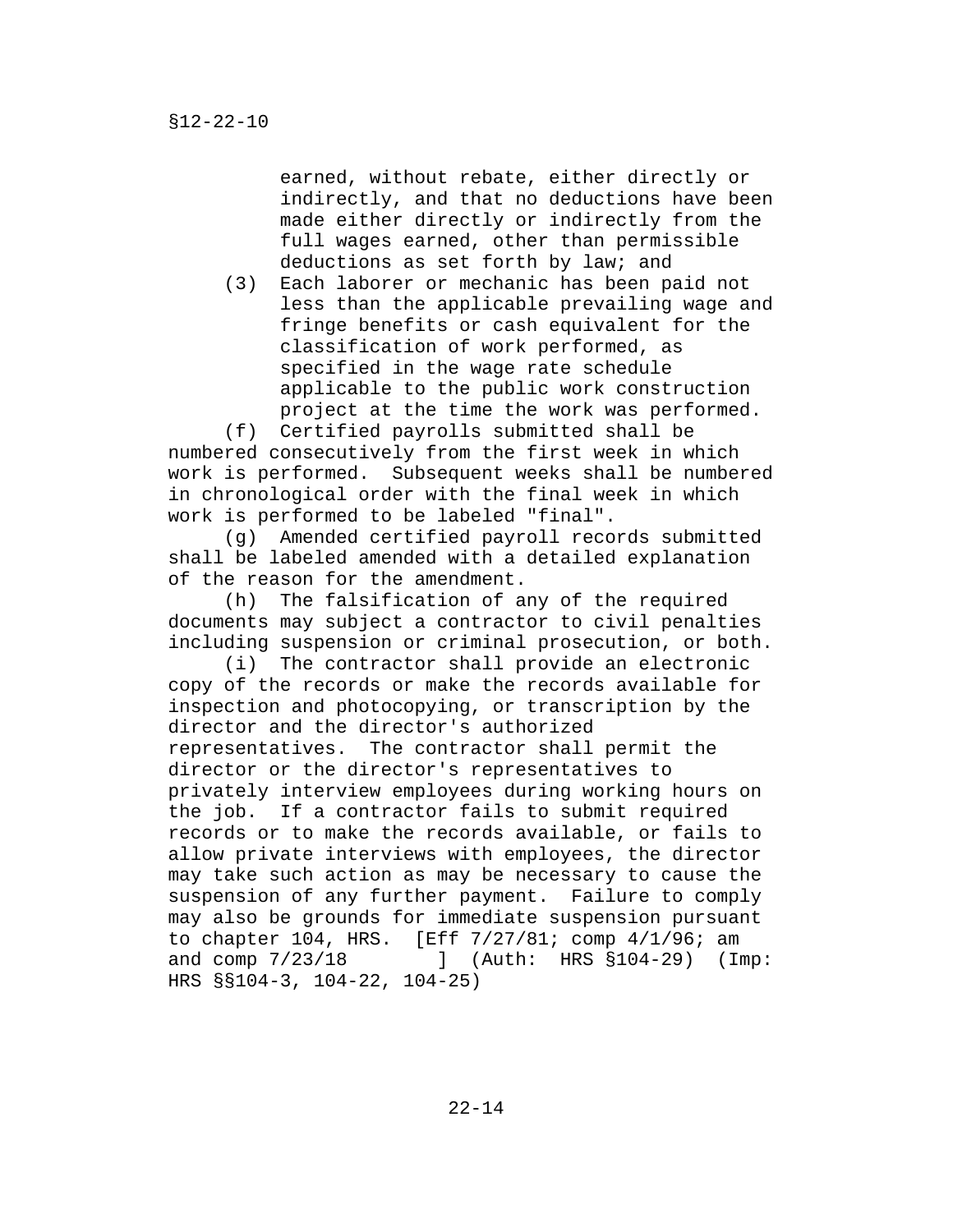**§12-22-11 Rulings and interpretations.** All questions arising in any governmental contracting agency relating to the applicability and interpretation of chapter 104, HRS, and of this chapter shall be referred to the director for ruling and interpretation. The director, in making the ruling or interpretation, shall take into consideration the prevailing practice of the construction industry in the locality. [Eff  $7/27/81$ ;<br>comp  $4/1/96$ ; am and comp  $7/23/18$  ] (Auth: comp  $4/1/96$ ; am and comp  $7/23/18$ HRS §104-29) (Imp: HRS §104-21)

## **§12-22-12 Disbursement of accrued amounts**

**withheld on contract.** (a) Within sixty days from the date of written request by the director, the contracting agency shall pay or transfer specified amounts from accrued payment withheld on a contract to the director for:

- (1) Wages, overtime compensation, or both due to laborers and mechanics;
- (2) Penalties assessed for a first, second, or third violation; or
- (3) Both paragraphs (1) and (2).

(b) Amounts collected or transferred for back wages shall be deposited or credited to the wage claim fund of the department. Amounts collected for penalties shall be deposited or credited to the general fund.

(c) The department shall disburse from the wage claim fund any wages or overtime compensation due to laborers or mechanics. [Eff and comp  $4/1/96$ ; am and comp  $7/23/18$  ] (Auth: HRS  $$104-29$ ) (Imp: ] (Auth: HRS §104-29) (Imp: HRS §§104-2, 104-21)

**§12-22-13 Computation of time.** The time in which any act provided by these rules is to be done is computed by excluding the first day and including the last, unless the last day is a Saturday, Sunday, or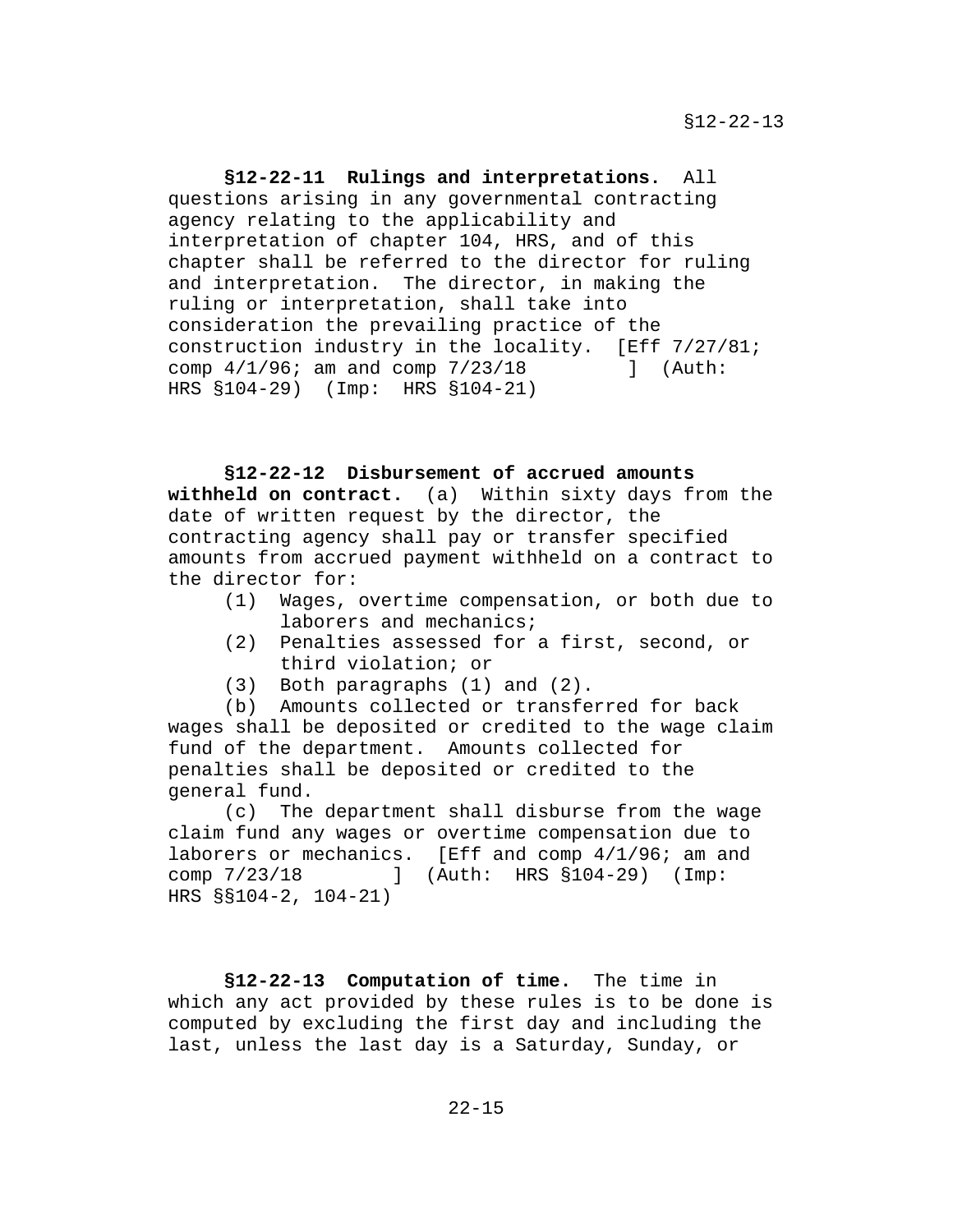holiday and then it is also excluded. As used in this section, "holiday" includes any day designated as such pursuant to section 8-1, HRS. [Eff and comp 4/1/96; am and comp  $7/23/18$  ] (Auth: HRS §104-29) (Imp: HRS §104-29)

#### SUBCHAPTER 2

#### PENALTY FOR VIOLATIONS

**§12-22-25 Notification of violation.** (a) Where the department, either as a result of its own investigation or as a result of a report by a contracting agency, finds that a violation of chapter 104, HRS, has been committed, the department shall issue a notification of violation to the contractor. Each notice of violation shall involve only one project. Each offense shall be as described in section 104-24(e), HRS.

(b) A first violation refers to the first investigation in which the department finds that a contractor has failed to comply with chapter 104, HRS, or a violation which occurs more than two years after the date of notification of first violation. A second violation refers to a violation which occurs within two years of the date of the first notification of violation. A third violation refers to a violation which occurs within three years of the date of the second notification of violation. Additional violations occurring after the third violation shall be treated in the same way as the third violation.

(c) A notification of violation shall be final and conclusive twenty days after the date of mailing to the contractor, unless a written notice of appeal is filed with the director, as provided in section 104-23, HRS. [Eff and comp 4/1/96; am and comp 7/23/18 ] (Auth: HRS §104-29) (Imp: HRS §§104-23, 104-24)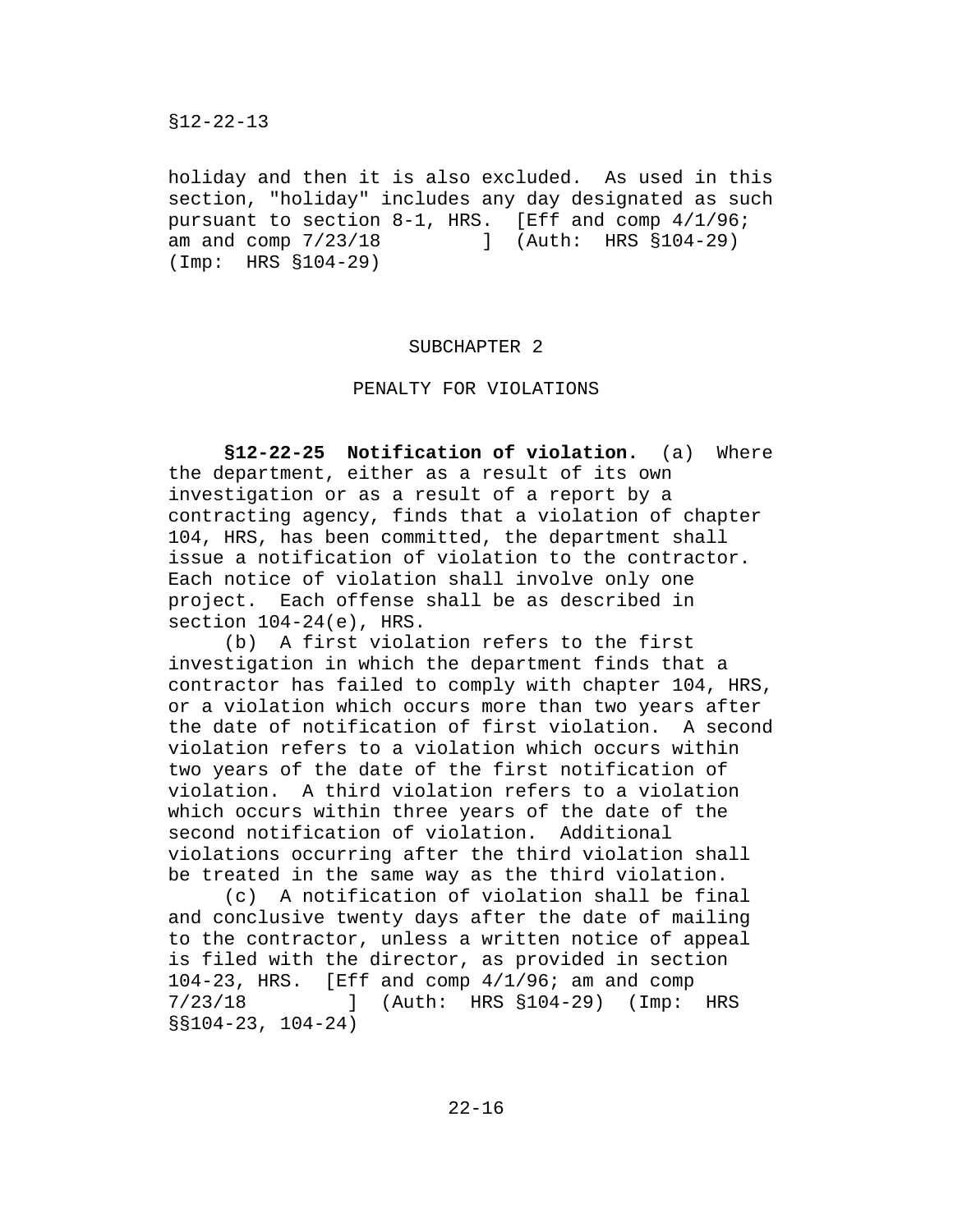**§12-22-26 Delay or falsification penalty.** (a) A penalty of \$10,000 per project shall be assessed against a contractor for interference or delay including failure to provide requested records under section 104-3, HRS, or failure to allow employees to be interviewed during working hours on the job.

(b) An additional penalty of \$1,000 for each day thereafter that the contractor fails to comply shall be assessed against the contractor.

(c) A penalty of \$10,000 per project shall be assessed against a contractor for falsification of records.

(d) The contractor shall be immediately suspended for a period of three years.

(e) Concurrent with or after the issuance of a notification of violation, and within a reasonable period after completion of the investigation, the department shall notify the contractor of violations of the chapter committed and the penalty assessed, which shall then be due and payable within twenty days from the date of the mailing of the notification of violation. [Eff and comp 4/1/96; am and comp 7/23/18 ] (Auth: HRS §104-29) (Imp: HRS

§§104-22, 104-24, 104-25)

**12-22-27 Violation penalties**. (a) Where the department finds that a first, second, or third violation has been committed, penalties shall be as described in sections 104-22, 104-24, and 104-25, HRS.

(b) Additional violations committed after the third violation shall be penalized in the same way as the third violation.

(c) Concurrent with or after the issuance of a notification of violation, and within a reasonable period after completion of the investigation, the department shall notify the contractor of violations of the chapter committed and the penalty assessed, which shall then be due and payable within twenty days from the date of the mailing of the notification of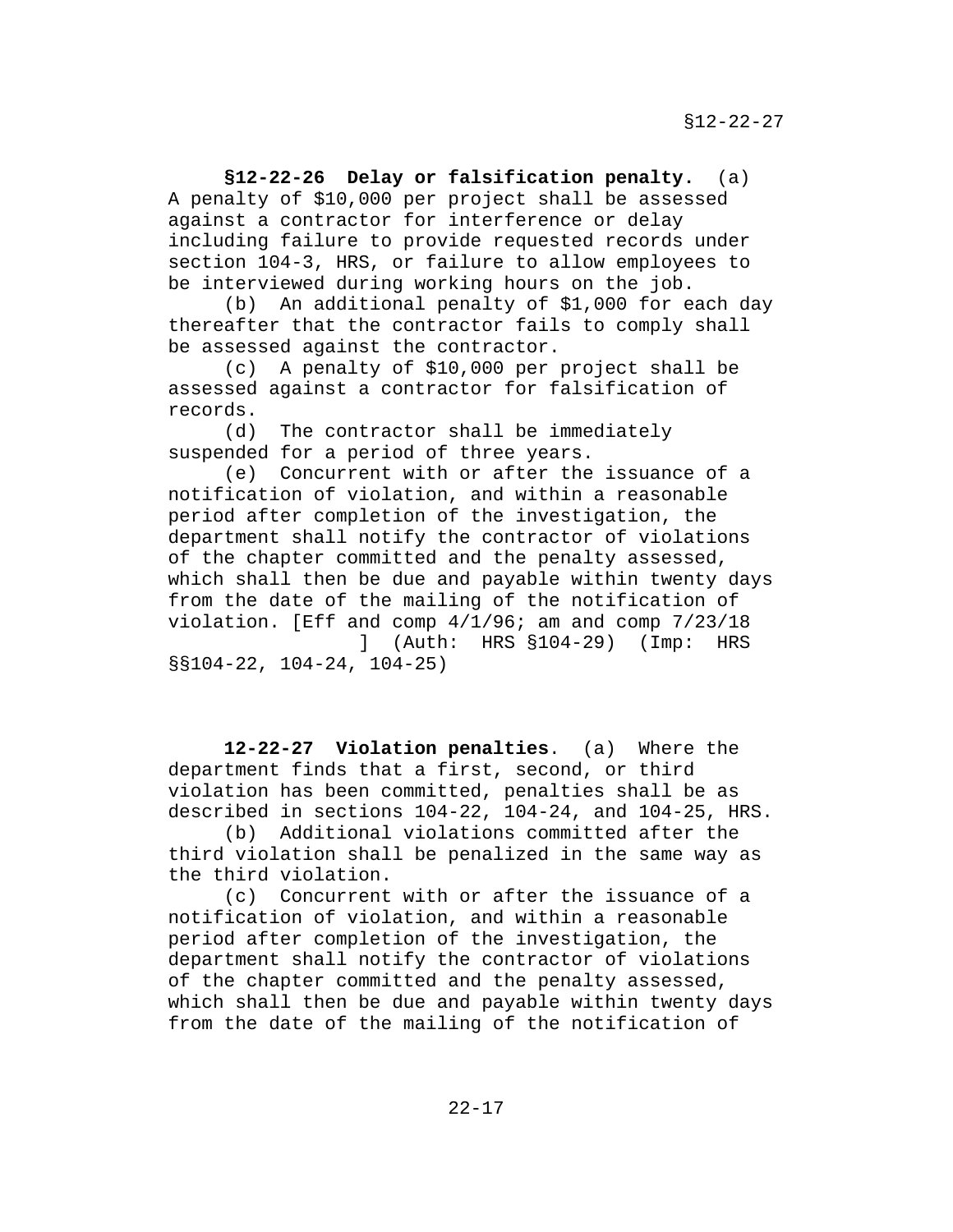§12-22-27

violation. [Eff and comp  $7/23/18$  ] (Auth: HRS §104-29) (Imp: HRS §§104-24, 104-25)

#### SUBCHAPTER 3

## HEARING OF APPEAL

**§12-22-40 Definitions.** As used in this subchapter:

"Hearing" shall have the same meaning as the term agency hearing as defined in section 91-1, HRS.

"Party" or "parties" shall have the same meaning as in section 91-1, HRS and shall include any other person such as the contractor or contractor's representative, the department, or both. [Eff and comp 7/23/18 ] (Auth: HRS §104-29) (Imp: HRS §§91-1, 104-23)

**§12-22-41 Prehearing conference.** (a) Upon docketing an appeal, but prior to a hearing, the hearings officer may hold a prehearing conference with the parties.

(b) Any matter not raised at the prehearing conference shall not be allowed during the hearing. Matters to be discussed at the prehearing conference may include but are not limited to the following:

- A discussion of the issues raised by the appellant and the explanations and defenses to be presented by the parties at the hearing;
- (2) The necessity or desirability of amendments to the pleadings;
- (3) The possibility of obtaining stipulations which will avoid unnecessary proof;
- (4) The possibility of a settlement between the parties; and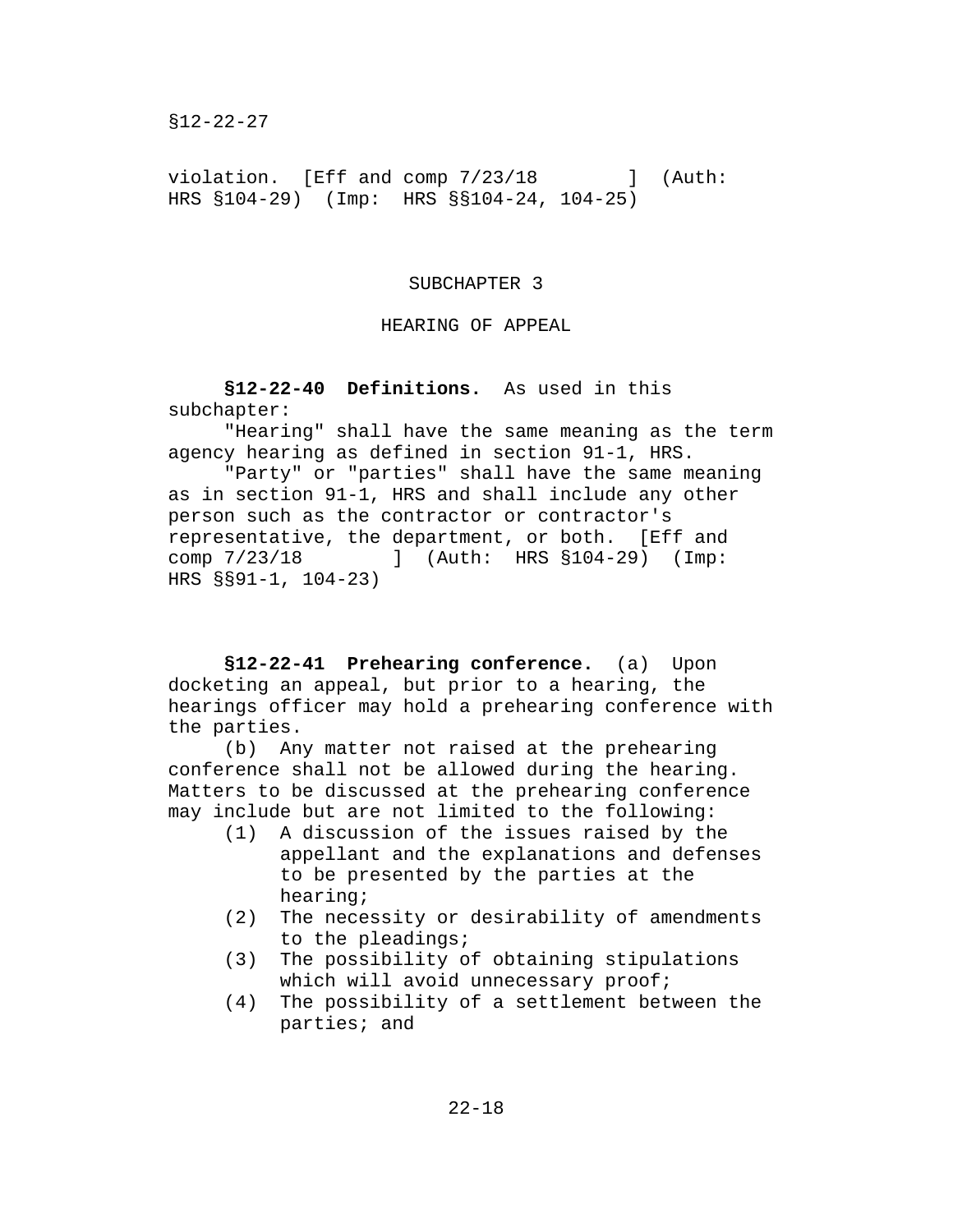(5) Other matters that may aid in the disposition of the case.

(c) If the parties agree to the terms of a settlement at the prehearing conference, the settlement shall be reduced to writing, signed by the parties, and approved by the hearings officer. If approved, the case will be dismissed without a finding on the merits of the complaint and a copy of the final prehearing settlement shall be sent by mail to the department and the appellant.

(d) A prehearing settlement shall not affect the processing of any other case, including but not limited to complaints in which the allegations are like or related to the individual allegations settled.

(e) Prehearing conference statements shall be filed by the parties no later than three business days before the scheduled prehearing conference covering those areas identified in the notice of prehearing conference. Additional conferences may be scheduled at the hearings officers' discretion. [Eff and comp 7/23/18 ] (Auth: HRS §104-29) (Imp: §104- 23)

**§12-22-42 Prehearing order.** (a) When a prehearing conference is held, the hearings officer may enter a prehearing order which recites the action taken at the prehearing conference, including;<br>(1) The agreements made by the parties a

- The agreements made by the parties as to any of the matters considered;
- (2) The issues for hearing not otherwise disposed of by stipulation or agreement of the parties; and
- (3) The exchange of exhibits, witness list, and prehearing memorandum deadlines.

(b) The prehearing order shall control the subsequent course of the appeal, unless modified by the hearings officer at the hearing or prior thereto to prevent manifest injustice. The prehearing order shall supersede the pleading where there is any conflict and shall supplement the pleading in all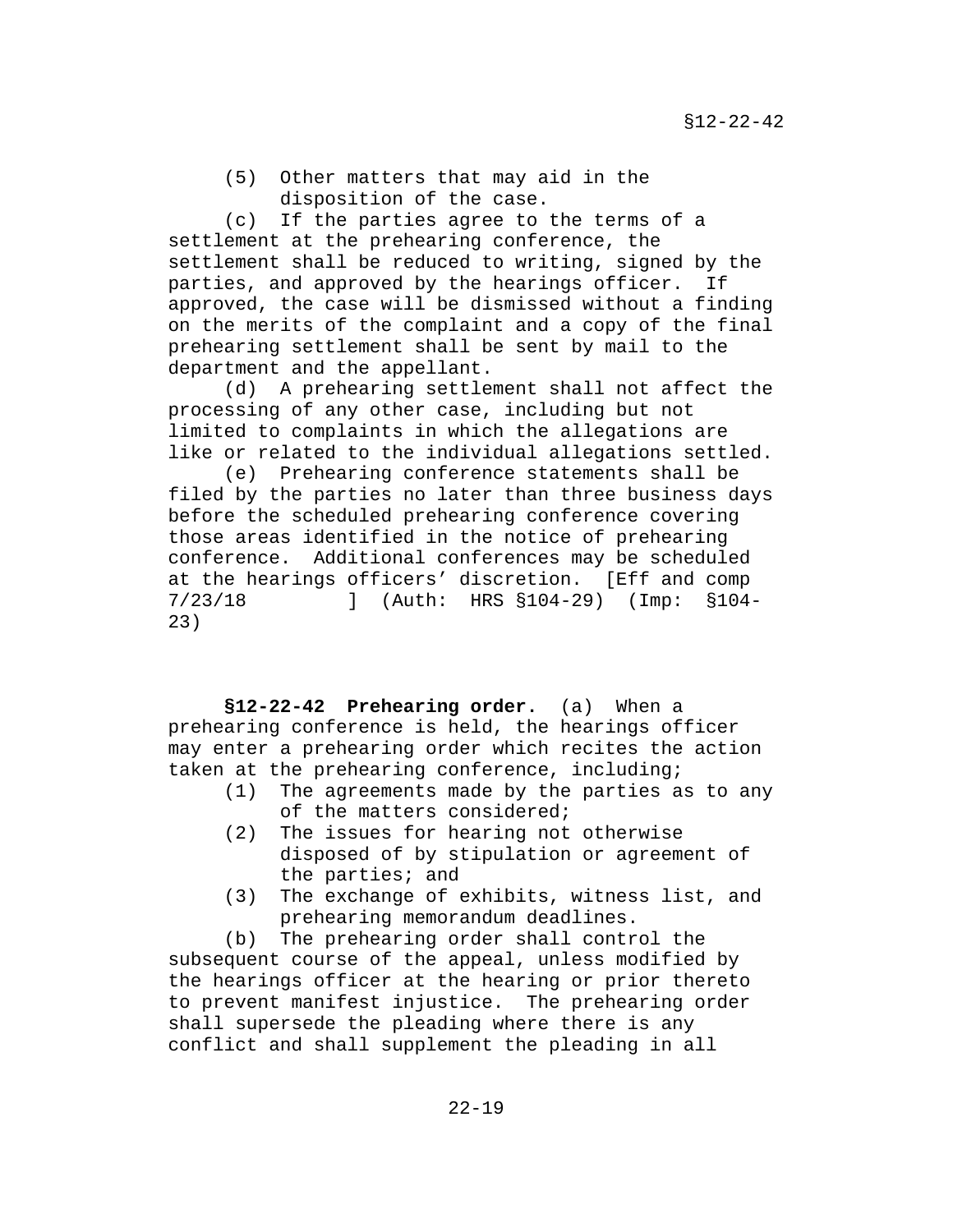other respects. [Eff and comp  $7/23/18$  ] (Auth: HRS §104-29) (Imp: §104-23)

**§12-22-43 Hearing.** (a) Any hearing under this subchapter shall be held in accordance with chapter 91, HRS.

(b) The hearing on appeal shall be held within sixty days of the notice of appeal.

(c) All parties shall be given written notice of hearing at least fifteen days before the hearing.

(d) The parties shall be present at the hearing, and shall be allowed to call, examine, and crossexamine witnesses, and introduce papers, documents, or other evidence, in person or by counsel.

(e) At the discretion of the hearings officer, any other person may be allowed to participate, in person or by counsel, for the purposes and to the extent that the hearings officer shall determine.

(f) Witnesses at the hearing shall be examined orally, under oath or affirmation, and a record of the proceedings shall be made by the hearings officer. The hearings officer or a person designated by the hearings officer may administer oaths or affirmations at the hearing.

(g) The hearings officer may continue a hearing from day to day or adjourn it to a later day or to a different place by announcement thereof at the hearing or by appropriate notice to all parties. The hearings officer may also continue a hearing upon request of any party. At the discretion of the hearings officer, a hearing may be reopened.

(h) If the employer or employer's representative is absent without notice, the hearings officer shall base the decision on the available evidence. [Eff and comp 7/23/18 ] (Auth: HRS §104-29) (Imp: J (Auth: HRS  $$104-29$ ) (Imp: HRS §§91-9.5, 104-23)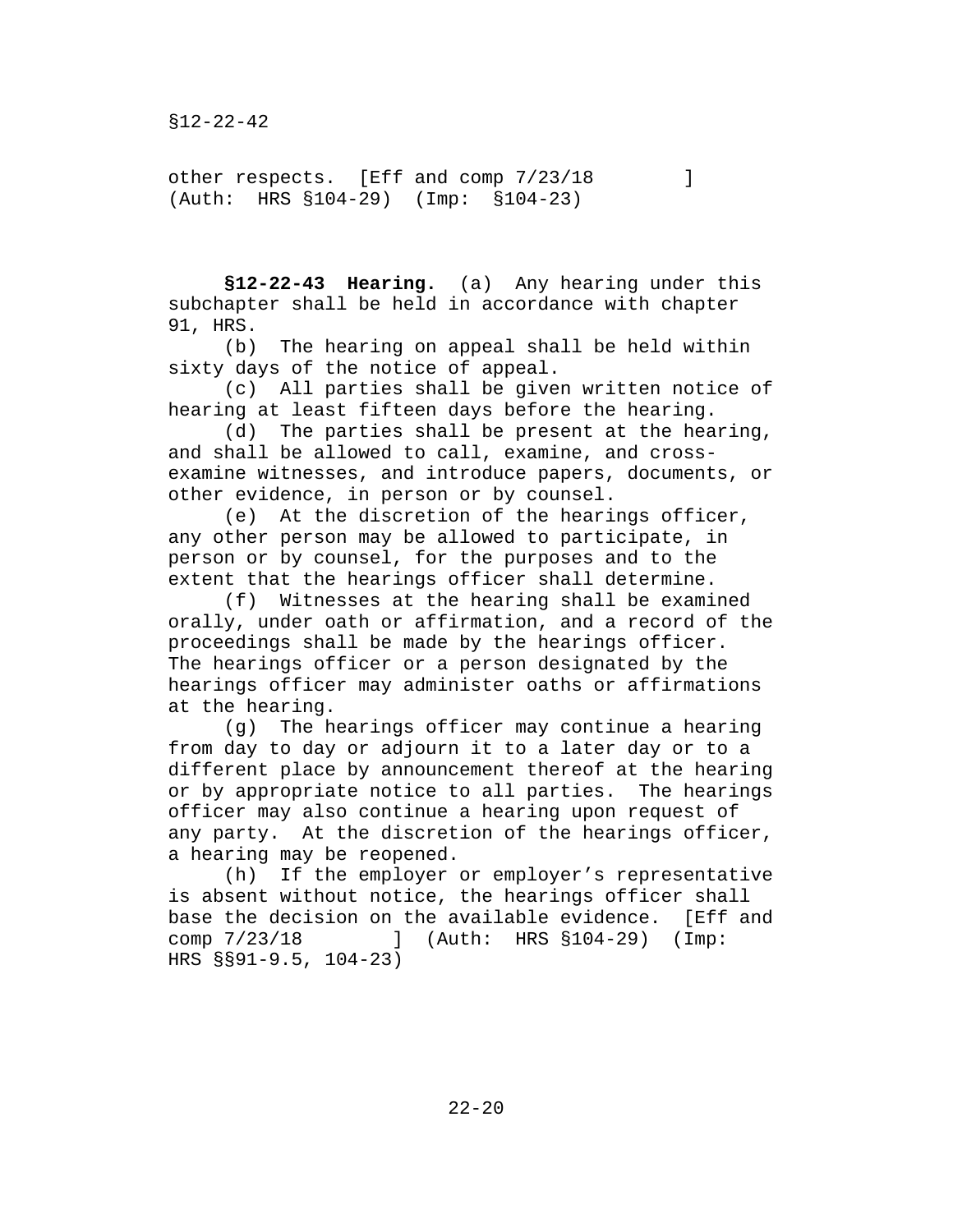**§12-22-44 Powers and duties of hearings officer**. (a) The hearings officer shall have full power and authority to:

- (1) Control the procedures of the hearing;<br>(2) Admit or exclude testimony or other
- Admit or exclude testimony or other evidence;
- (3) Rule upon all motions and objections;
- (4) Call and examine witnesses;
- (5) Direct the production of papers or other matter present in the hearings room; and
- (6) Take other actions that are necessary and proper for the conduct of the hearing.

(b) The hearings officer may issue subpoenas either at will or upon written request of a party to the proceeding whenever necessary to compel the attendance of witnesses and the introduction of books, records, correspondence, documents, papers, or any other evidence, which relates to any matter in question before the hearings officer. Where a subpoena is issued at the instance of a party to the proceeding other than the hearings officer, the cost of service and witness and mileage fees shall be borne by the party at whose request the subpoena is issued. Witness and mileage fees shall be the same as fees paid witnesses in the circuit court.

(c) The hearings officer, whenever necessary or required during the hearing and on terms and conditions as the hearings officer may determine, shall take or cause to be taken deposition of witnesses residing within or without the State of Hawaii in the manner prescribed by law for deposition in civil actions. A request by a party other than the hearings officer for deposition of witnesses shall be in writing. The cost of any deposition shall be borne by the party at whose request the deposition was taken. [Eff and comp  $7/23/18$  ] (Auth: HRS §104-29) (Imp: HRS §§91-10, 104-23)

**§12-22-45 Rules of evidence**. (a) The admissibility of evidence at hearing shall not be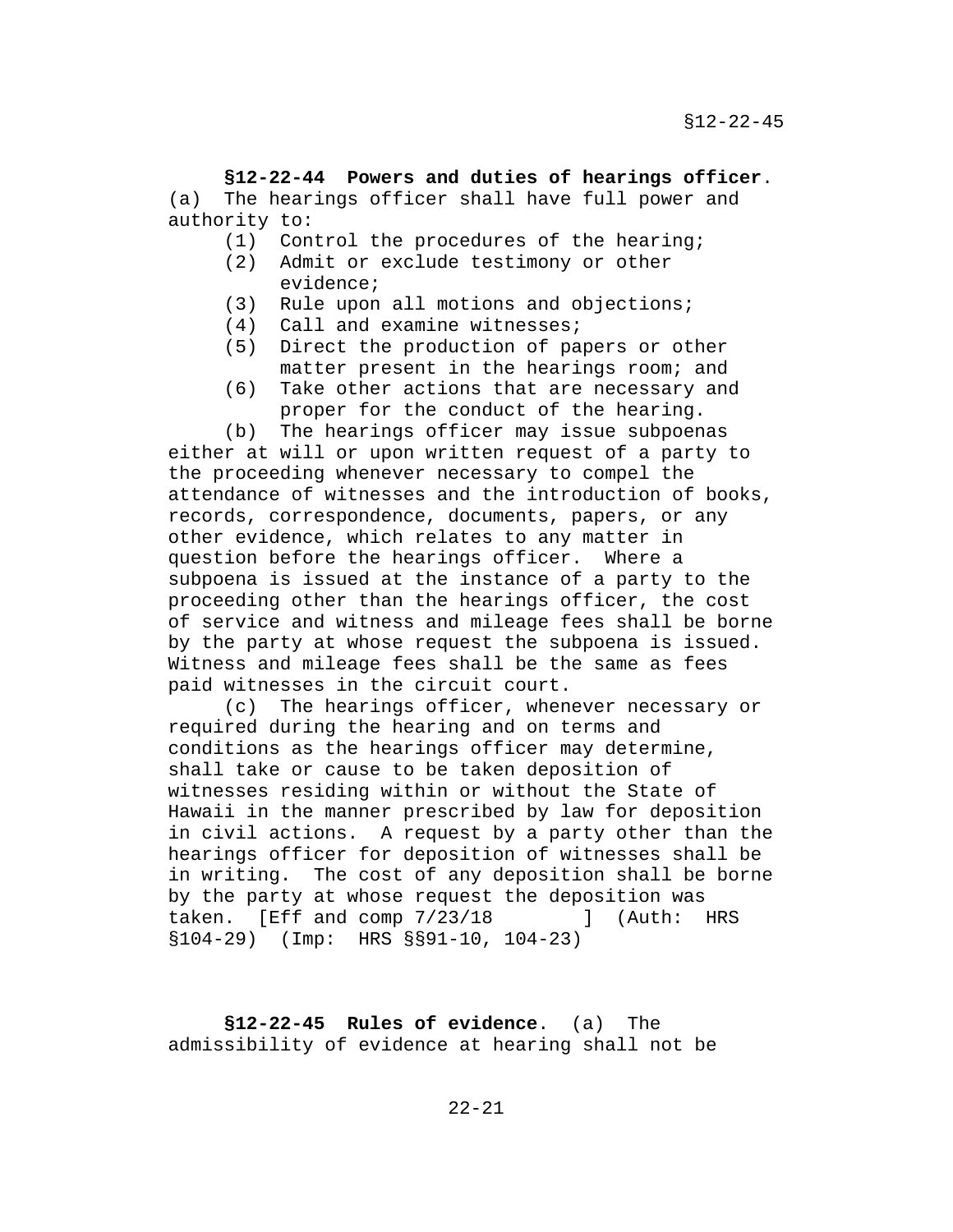governed by the laws of evidence, and all relevant oral or documentary evidence shall be admitted if it is the kind of evidence on which responsible persons are accustomed to rely in the conduct of serious affairs. Irrelevant, immaterial, or unduly repetitious material shall not be admitted into evidence. The hearings officer shall give effect to the rules of privilege recognized by law.

(b) Documentary evidence may be received in the form of copies, provided that, upon request, all other parties to the proceeding shall be given an opportunity to compare the copy with the original. If the original is not available, a copy may still be admissible, but the unavailability of the original and the reasons therefor shall be considered by the hearings officer when considering the weight of the<br>documentary evidence. [Eff and comp 7/23/18] documentary evidence. [Eff and comp  $7/23/18$ (Auth: HRS §§91-2, §104-29) (Imp: HRS §§91-10, 104- 23)

**§12-22-46 Official notice of facts.** The hearings officer may take official notice of those matters that may be judicially noticed by the courts of the State. The hearings officer may also take official notice of generally recognized technical or scientific facts within the agency's specialized knowledge, upon notice to all parties before or during trial. Any party shall have an opportunity to contest the facts so noticed, within a reasonable time specified by the hearings officer. [Eff and comp<br>7/23/18 1 (Auth: HRS \$\$91-2, \$104-29) 7/23/18 ] (Auth: HRS §§91-2, §104-29) (Imp: HRS §§91-10, 104-23)

**§12-22-47 Decision**. (a) The hearings officer shall render a written decision on a notification of violation within sixty days after the conclusion of the hearing, which shall include findings of fact and conclusions of law.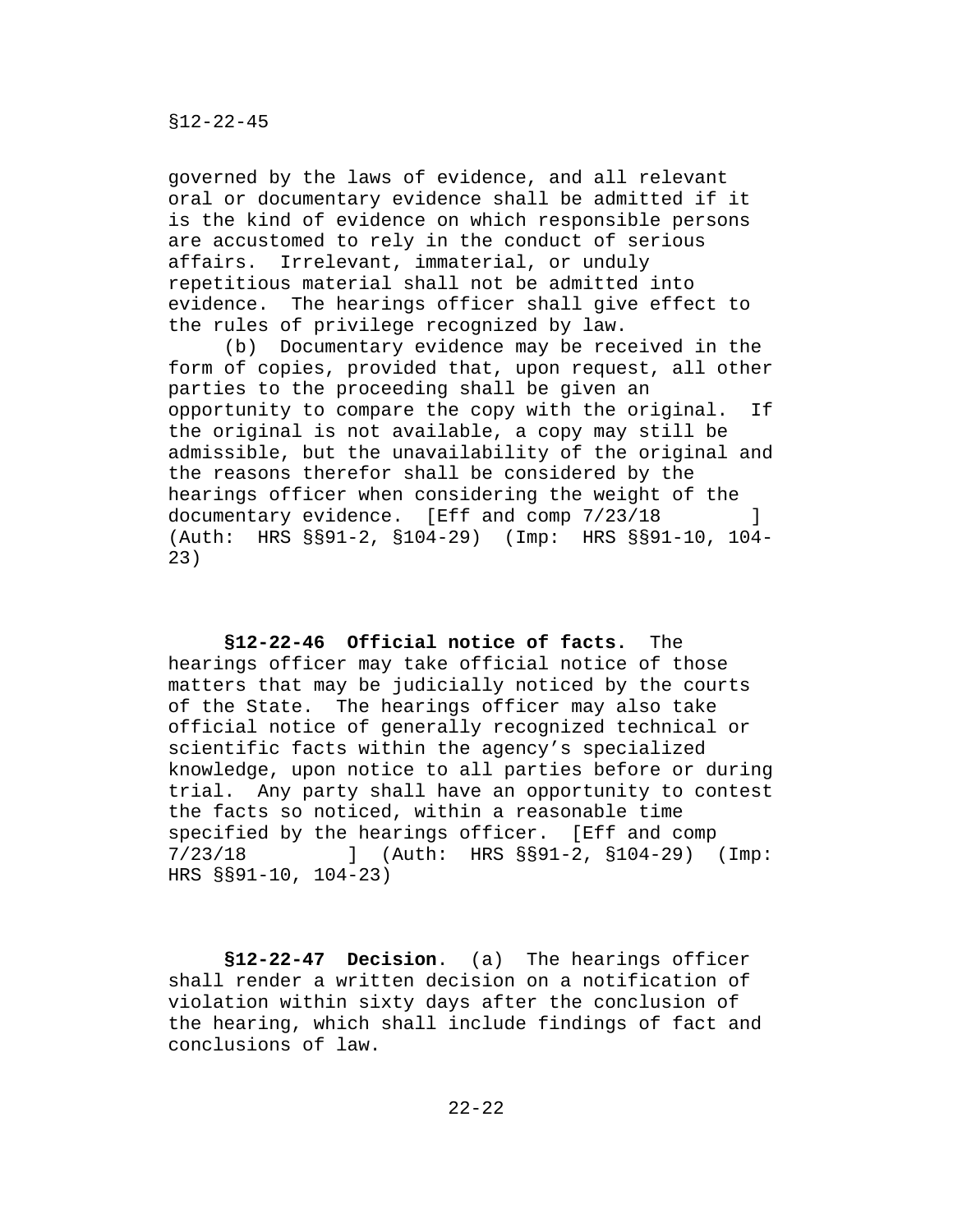(b) A certified copy of the decision shall be served by personal delivery or by mail upon each party. [Eff and comp  $7/23/18$  ] (Auth: HRS §104-29) (Imp: HRS §104-23)

**§12-22-48 Judicial review**. Any party aggrieved by the decision of the hearings officer shall be entitled to judicial review as provided by section 91- 14, HRS. [Eff and comp 7/23/18 ] (Auth: HRS §104-29) (Imp: HRS §104-26)

#### SUBCHAPTER 4

## CONSTRUCTION ON PROPERTY LEASED BY THE STATE OR COUNTY

**§12-22-60 Definitions.** As used in this chapter: "Assignable square feet" means the total area of the project available for lease as determined by the master lessor.

"Leasing agency" means the state or county agency who is the lessee of a leased space.

"Project" means all the buildings, other improvements, or both, on the property where a lease is located including the leasing agency's leased area.<br>[Eff and comp 7/23/18 | (Auth: HRS §104-29) [Eff and comp 7/23/18 ] (Auth: HRS §104-29) (Imp: HRS §104-2.5)

# **§12-22-61 Construction for state and county leases policy**. Where construction work to property to be leased by the state or any county agency is to be undertaken, the laborers and mechanics working on that construction project shall be paid prevailing wages required under section 104-2, HRS, provided that more

than fifty per cent of the assignable square feet of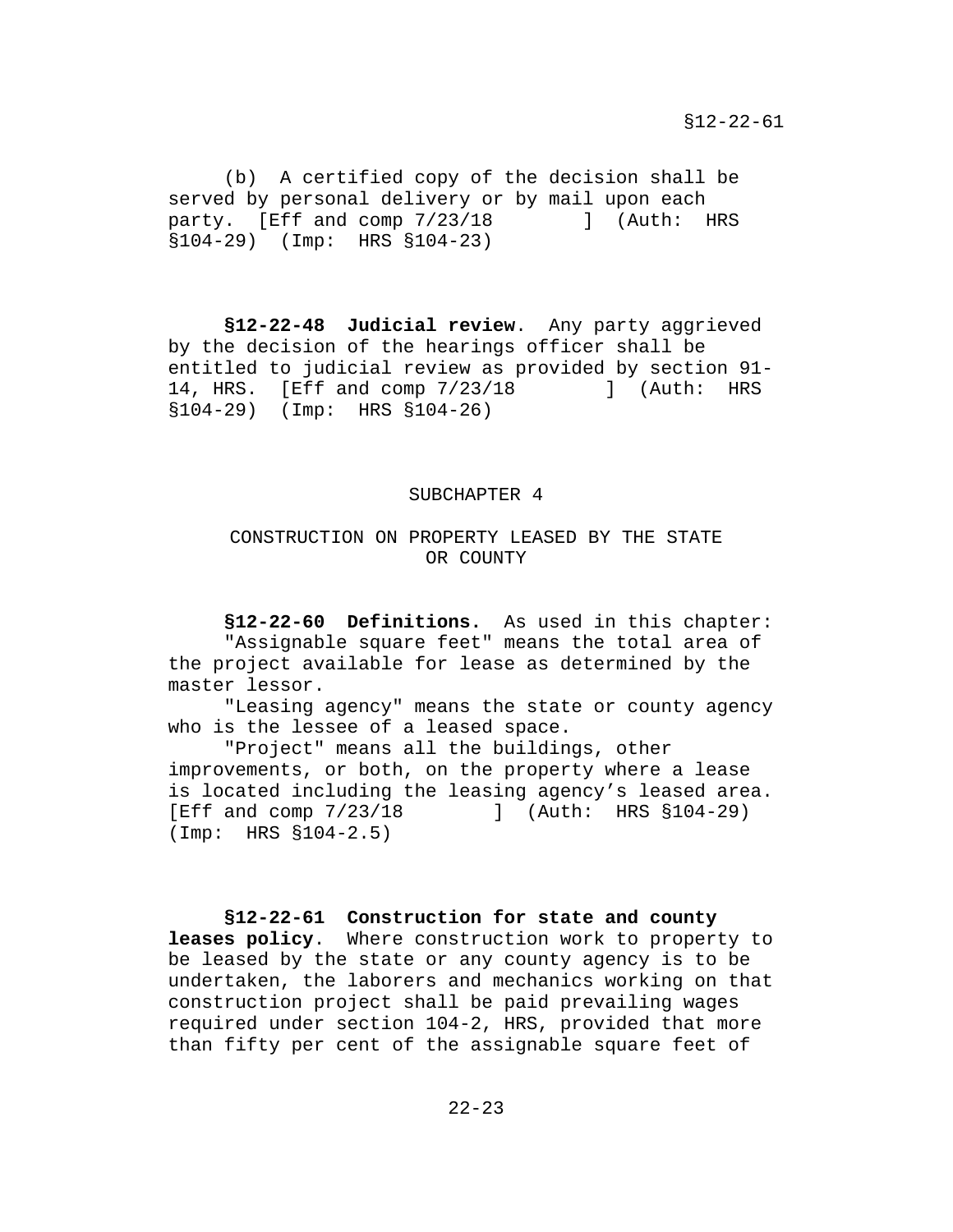the project is or will be leased by the state or any county agency. [Eff and comp  $7/23/18$  ] (Auth: HRS §104-29) (Imp: HRS §104-2.5)

**§12-22-62 Submission of leases to department.**  Upon execution, renewal, termination, or any change to a lease, the leasing agency shall submit the lease to the department and the department of accounting and general services within thirty days of the execution, renewal, termination or change in the lease. [Eff and comp 7/23/18 ] (Auth: HRS §104-29) (Imp: comp 7/23/18 ] (Auth: HRS §104-29) (Imp: HRS §104-2.5)

**§12-22-63 Lease required to state square footage**. Every lease entered into by the state or any county agency shall state the total assignable square footage of the project and the amount leased by the state or any county agency leasing space in or on the<br>project. [Eff and comp 7/23/18 ] (Auth: HRS project.  $[Eff and comp 7/23/18]$ §104-29) (Imp: HRS §104-2.5)

**§12-22-64 Challenges to square footage**. All questions or challenges of the stated measurement of the square footage of the project of the lease shall be filed, heard, and decided by the hearings officer appointed by the director in conformance with chapter<br>91, HRS. [Eff and comp 7/23/18 ] (Auth: HRS 91, HRS. [Eff and comp 7/23/18 §104-29) (Imp: HRS §104-2.5)

## **§12-22-65 Lessors required to notify contractors.** A lessor contracting any construction work to the leased property that is subject to section 104-2.5, HRS, shall provide written notice to the contractor that prevailing wages shall be paid to all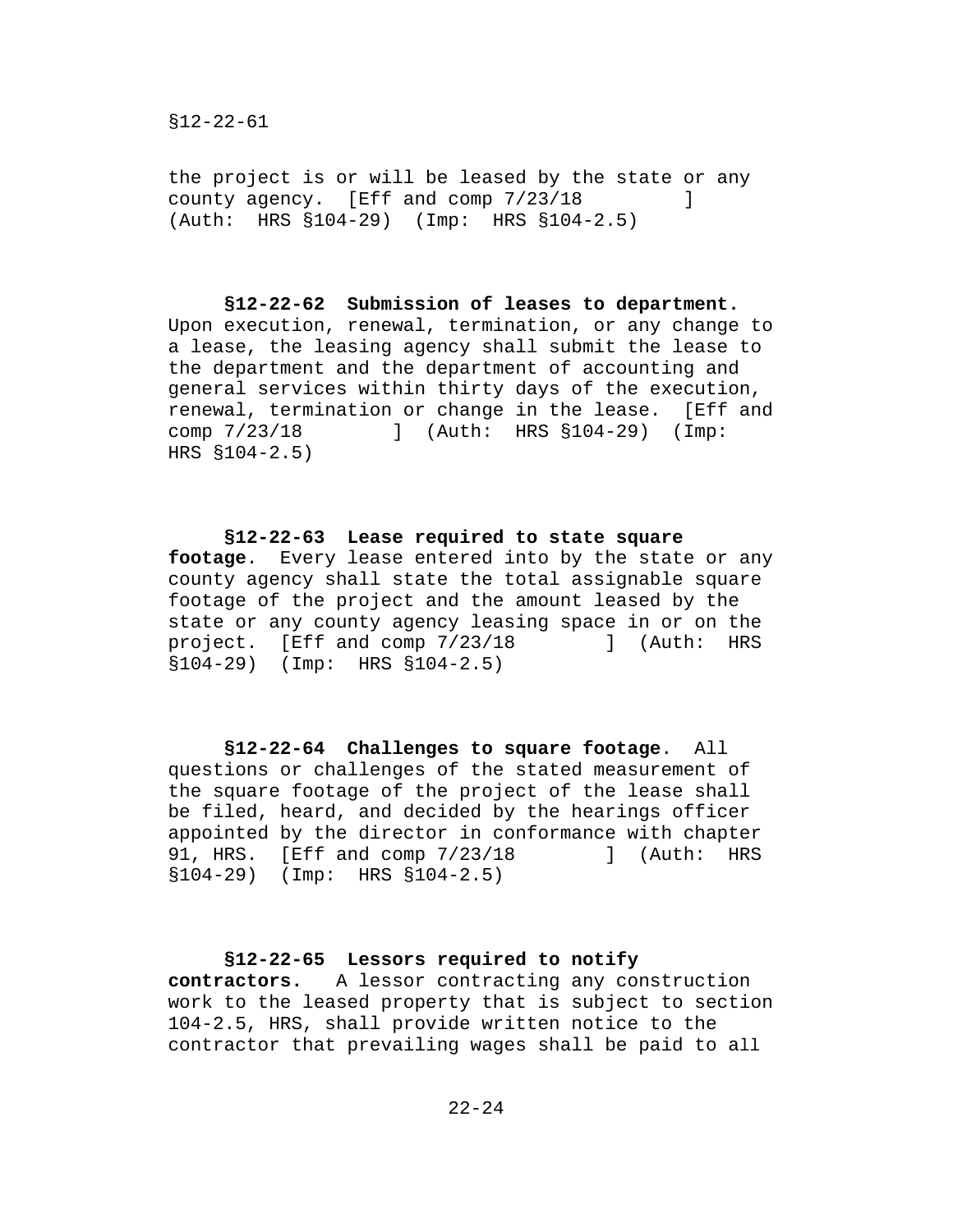laborers and mechanics employed on the construction<br>project. [Eff and comp 7/23/18 ] (Auth: HRS project.  $[Eff and comp 7/23/18]$ §104-29) (Imp: HRS §104-2.5)

### SUBCHAPTER 5

## CONSTRUCTION PROJECTS FINANCED WITH SPECIAL PURPOSE REVENUE BONDS

**§12-22-75 Definitions.** As used in this chapter: "Project agreement" shall have the same meaning as in chapter 39A, HRS.

"Project party" shall have the same meaning as in chapter 39A, HRS.

"Special purpose revenue bonds" shall have the same meaning as in chapter 39A, HRS. [Eff and comp 7/23/18 ] (Auth: HRS §104-29) (Imp: HRS §104-2)

**§12-22-76 Contract provisions, special purpose revenue bonds**. (a) The director of finance shall require in a construction project under chapter 39A, HRS, that the project party insert in all solicitations and contracts made and entered into by the project party that prevailing wages in accordance with chapter 104, HRS, be paid to the laborers and mechanics employed.

(b) The following provisions shall be included in any agreement for construction of a project funded by special purpose revenue bonds between a project party and the contractor:<br>(1) The project par

The project party or the contractor retained by the project party shall maintain and be responsible for all payroll records in accordance with the requirements and be the responsible entity for compliance with chapter 104, HRS, and this chapter,